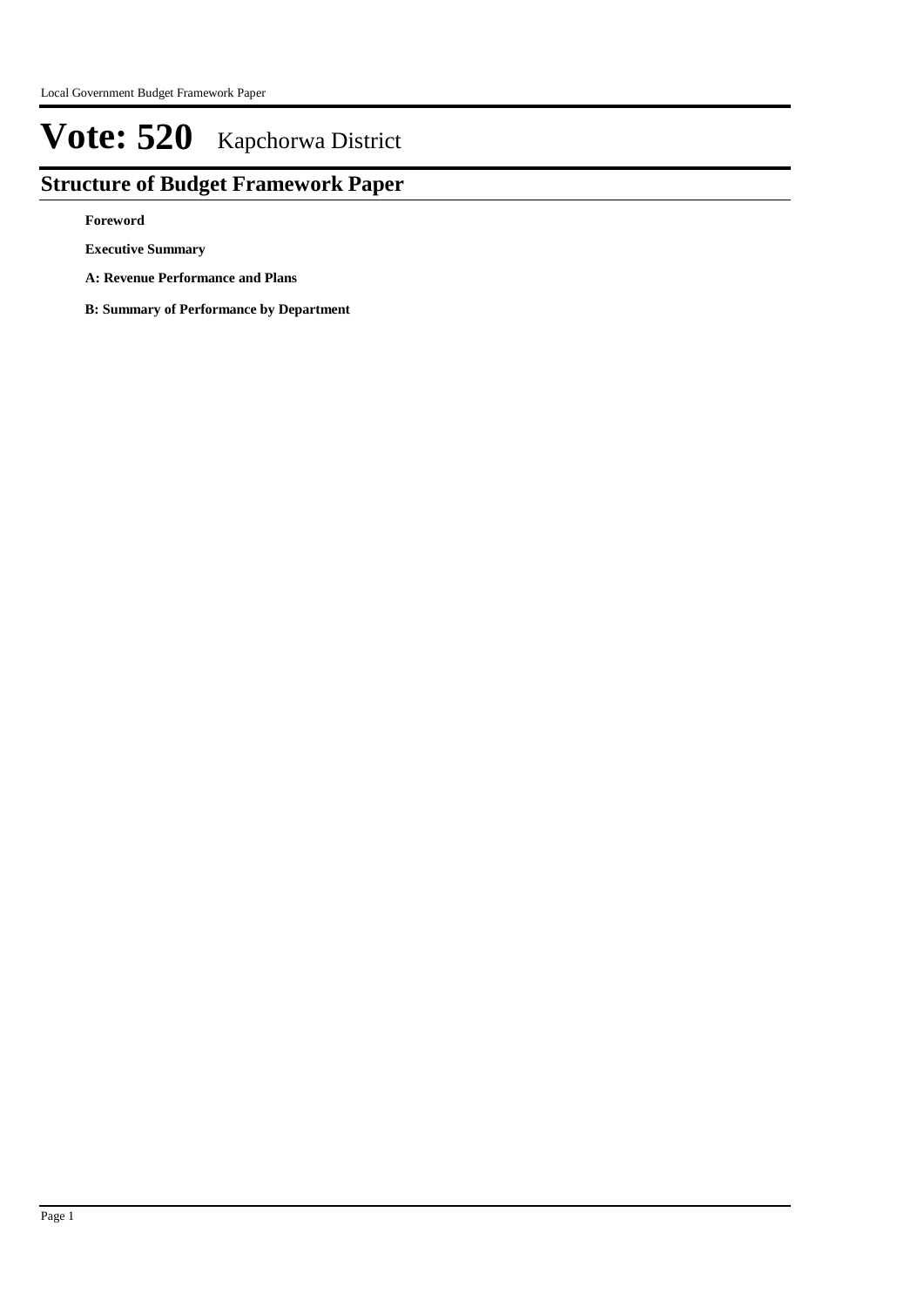# **Foreword**

I have the privilege to present the Budget Framework Paper (BFP) for the FY 2016/2017

The BFP is linked to the District Development plan (DDP) and as expected , to be linked to the Budget Estimates for the same Financial Year 2016-17. As usual, planning and budgeting are participatory and ongoing activities. I wish to appreciate the technical and the Political teams, including the civil society, for their effort and contribution towards the production of this document.

The District Budget Conference which was held at the end of the months of October 2015 provided an important input from the different participants including the civil society. The Key issues identified during the conference which have negatively affected service delivery were highlighted in the conference and guided proposed actions to alleviate the issues identified and hence improve service delivery.

The departments in the district are not able to implement all their plans due to inadequate funds both from the centre and locally generated revenues. It is however prudent that the little funds available are utilized in a transparent manner and within the approved budget laws, policies and regulations.

The issue of inadequate staffing across all sectors in the district was partly addressed during the proceeding year, but critical positions still exist which have to be addressed if at all service delivery were to improve. The Administration, Planning, works, Health and production departments have serious staffing problems which should be urgently addressed.

Although our main challenges for improved service delivery during the coming yearcontinues to be Infrastructural developments under the Education, Health, Roads and Water sectors, and more under production, mainly in the direction of value addition and improved productivity, wour efforst are likely to be affected by inadequate resources . The resource basket to the district has greatly been reduced and most of the targets envisaged will not be met. We shall emphasis maintenance of the existing

infrastructure as new facilities are put in place were possible. Under education for example , we do not envisage any classroom construction due to in adequate funds, rather toilet facilities will be constructed and desks procured using available funds. The district intends to address the issue of inadequate ofice through the construction of an office complex which has been initiated , however lack of funding of the same will delay its completion. It is my humble request to able partners to support this venture for the good of our district. Under Health, we shall

deote all resources to complete Maternity wards we have started constructing at least for two yearIssue of OVCS and the Environment under community an given the litle resources.

The district being an Agricultural ecnomy, and indeed having the majority of her people in the Industry will seek to promote technology improvements in Agriculture, and particularly processing of the Agricultural produce, introducing high value crops and animals, improving accesses to power-through promotion of rural electrification among other actions. We shall also strive to promote alternative sources of power-solar in order to reduce the environmental degradation actions due to high demand of fuel wood for domestic and commercial use.

Although mention has been made of the key stakeholders in the district, their financial support may not be clear. It is our considered opinion that all such stakeholders will operate in a transparent manner and more specifically implement the planned activities/programs without compromising on quality service. The district will provide all necessary support to the partners which should be reciprocated.

I wish to appeal to the Central Government, our development partners and all the stakeholders in the District to continue to support the development programs in the district in a coordinated manner in order realize the District vision, mission and strategic objectives, as we strive to achieve the National Vision together. FOR GOD AND MY COUNTRY

**Cheptoris Sam Mangusho**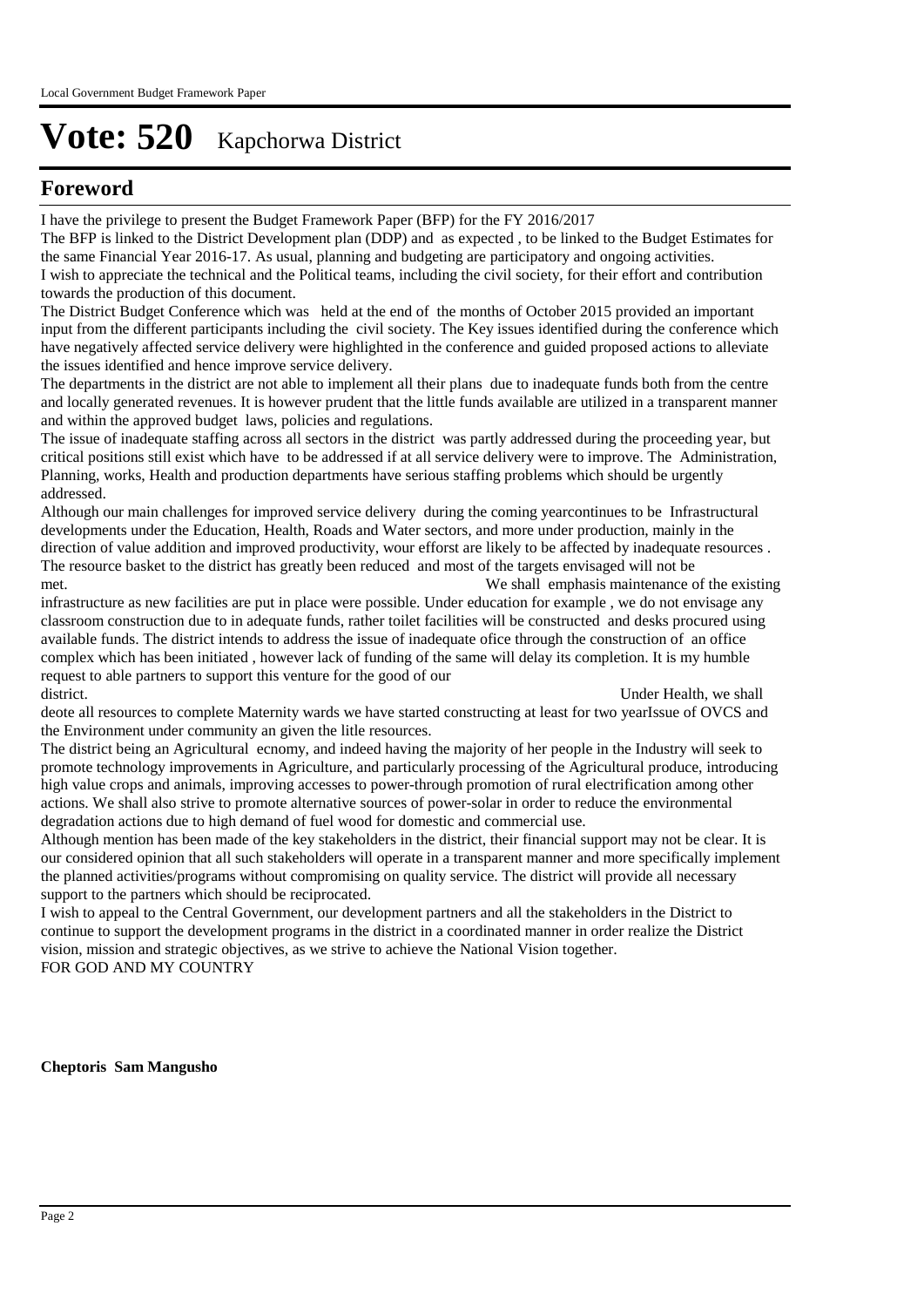# **Executive Summary**

### **Revenue Performance and Plans**

|                                        | 2015/16                | 2016/17                |            |
|----------------------------------------|------------------------|------------------------|------------|
|                                        | <b>Approved Budget</b> | <b>Proposed Budget</b> |            |
| UShs $000's$                           |                        | <b>September</b>       |            |
| 1. Locally Raised Revenues             | 254,000                | 14.703                 | 232,500    |
| 2a. Discretionary Government Transfers | 2,120,621              | 392,877                | 2,654,722  |
| 2b. Conditional Government Transfers   | 11,436,918             | 2,546,945              | 8,961,240  |
| 2c. Other Government Transfers         | 1,331,610              | 137,989                | 695,369    |
| 4. Donor Funding                       | 302,500                | 109,007                | 297,000    |
| <b>Total Revenues</b>                  | 15,445,650             | 3,201,520              | 12,840,832 |

# *Revenue Performance in the first quarter of 2015/16*

The quarter one local revenue performance was extremly low as compared to the bdget with a dismall perfromance of shsh 14.7M (5.5%) . This was a rsult of nill returns in most of the key sources of revenue during the quarter, including Property related duties, Land fees, Other licenses among others.Government transfers performed averagely although other transfer performed below average due to delayed release of URF including the NUSAF by the Office of the prime Minister .The donour funds oper

#### *Planned Revenues for 2016/17*

We expect to receive more or less the same local revenue from similar sources despite the ceation of the Municipality. We budget to receive three hundred million is expected under this source with much of the revenue coming from land fees, sale of none produced government properties, property related durties, application fees, local service tax, and other licenses.The central government transfers will be mainly under discretionary development and recurrent fundings, wages and other transfers ac

#### **Expenditure Performance and Plans**

|                            | 2015/16                |                                                    | 2016/17                |  |
|----------------------------|------------------------|----------------------------------------------------|------------------------|--|
| UShs $000's$               | <b>Approved Budget</b> | <b>Actual</b><br><b>Expenditure by</b><br>end Sept | <b>Proposed Budget</b> |  |
| 1a Administration          | 1,481,154              | 102,451                                            | 2,335,747              |  |
| 2 Finance                  | 213,019                | 43,684                                             | 231,119                |  |
| 3 Statutory Bodies         | 1,909,382              | 250,686                                            | 334,378                |  |
| 4 Production and Marketing | 385,536                | 45,284                                             | 287,568                |  |
| 5 Health                   | 3,060,046              | 641,845                                            | 2,630,621              |  |
| 6 Education                | 6,329,216              | 1,395,881                                          | 5,391,440              |  |
| 7a Roads and Engineering   | 633,414                | 57,727                                             | 423,668                |  |
| 7b Water                   | 539,691                | 35,287                                             | 349,162                |  |
| 8 Natural Resources        | 129,352                | 19,571                                             | 124,685                |  |
| 9 Community Based Services | 542,503                | 62,878                                             | 611,682                |  |
| 10 Planning                | 171,106                | 43,244                                             | 70,671                 |  |
| 11 Internal Audit          | 51,231                 | 12,430                                             | 50,091                 |  |
| <b>Grand Total</b>         | 15,445,650             | 2,710,967                                          | 12,840,832             |  |
| Wage Rec't:                | 8,488,365              | 1,831,465                                          | 7,477,545              |  |
| Non Wage Rec't:            | 3,700,271              | 692,773                                            | 3,642,275              |  |
| Domestic Dev't             | 2,954,514              | 85,400                                             | 1,424,012              |  |
| Donor Dev't                | 302,500                | 101,329                                            | 297,000                |  |

# *Expenditure Performance in the first quarter of 2015/16*

The fisrt quarter expenses of the district were mainly on recurrent activites of wages and sectr operational costs od stationary aand travel inland. This was because the procurement process for capital developmenst was not yet complete. An advert for services, works and goods was run, invitation bids made, evaluation doen and some contracts awarded. Site hand over of some sites was done , but no work had been done nor completed to warrant any payment.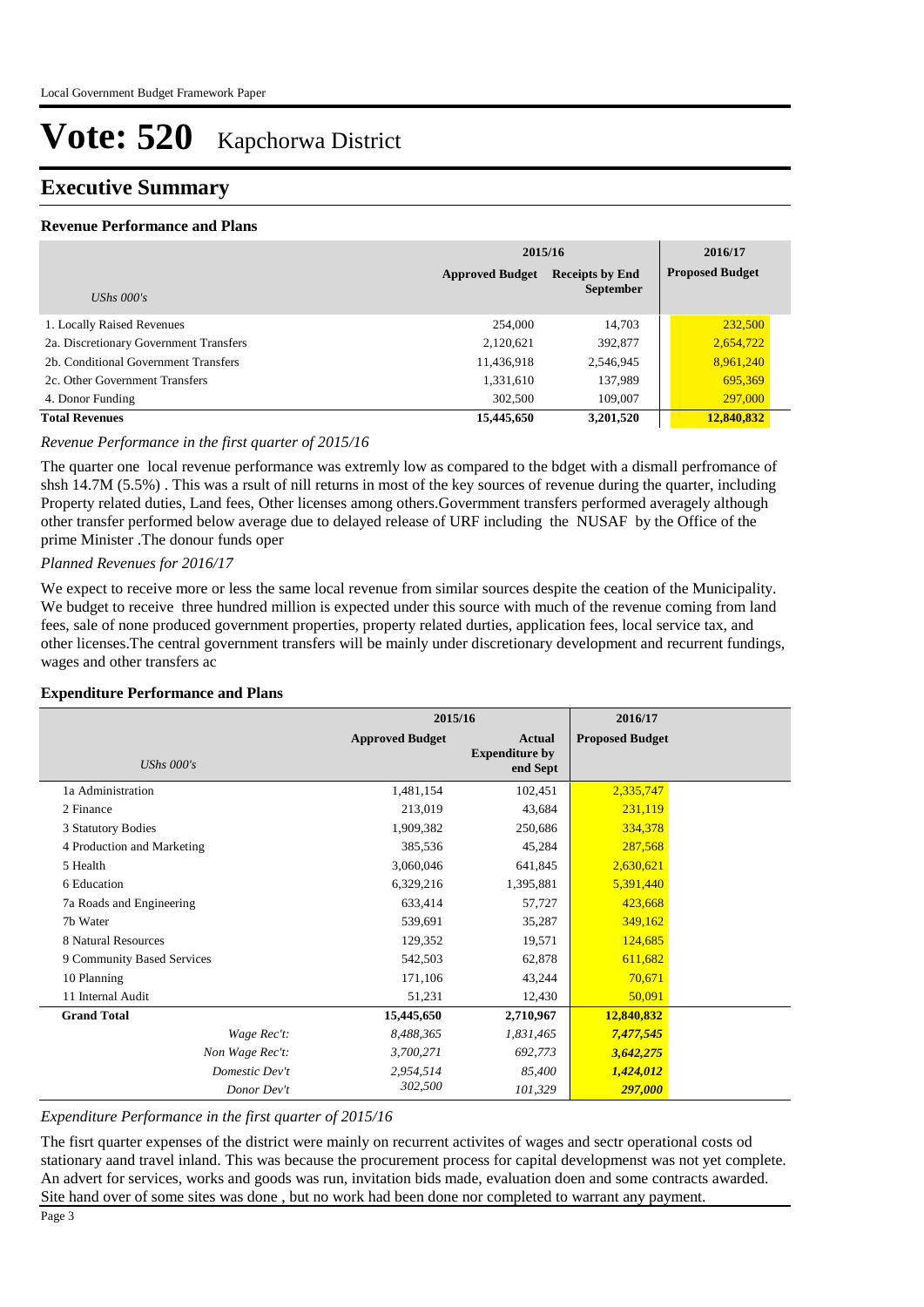# **Executive Summary**

# *Planned Expenditures for 2016/17*

The district will mainly gear efforts towards the completion of the projects initiated in the Fy 2015-16, which will not be completed oin this FY. This is mainly because of the litle resource basket and cahne in policy guidelines by the centre. The creation of the municipality has also affected the prioritisation and project implementation. Likewise the cahges in the policies under PRDP will greatly affect the sectors in the seras of infrastructiral developmenst as they were relying ,ainly on P

# *Medium Term Expenditure Plans*

The medium term plans will be developed along the five year development plan and particular focus will be to increase infrastructiral strucres while mainatining the exisating ones. Inccreased livelihood projects is expeceted to increase eoples incomes over the period and hence an improvement of peoples livelihoods.

# **Challenges in Implementation**

The main challenge impeding the implementation o the future plans has been the issue of inadequate staffing levels which has been affected by inadequate wage provision and lack of transport facilities across the departments. The other issue is inadequate operational funds for most of the service departments especially those elying on local revenue.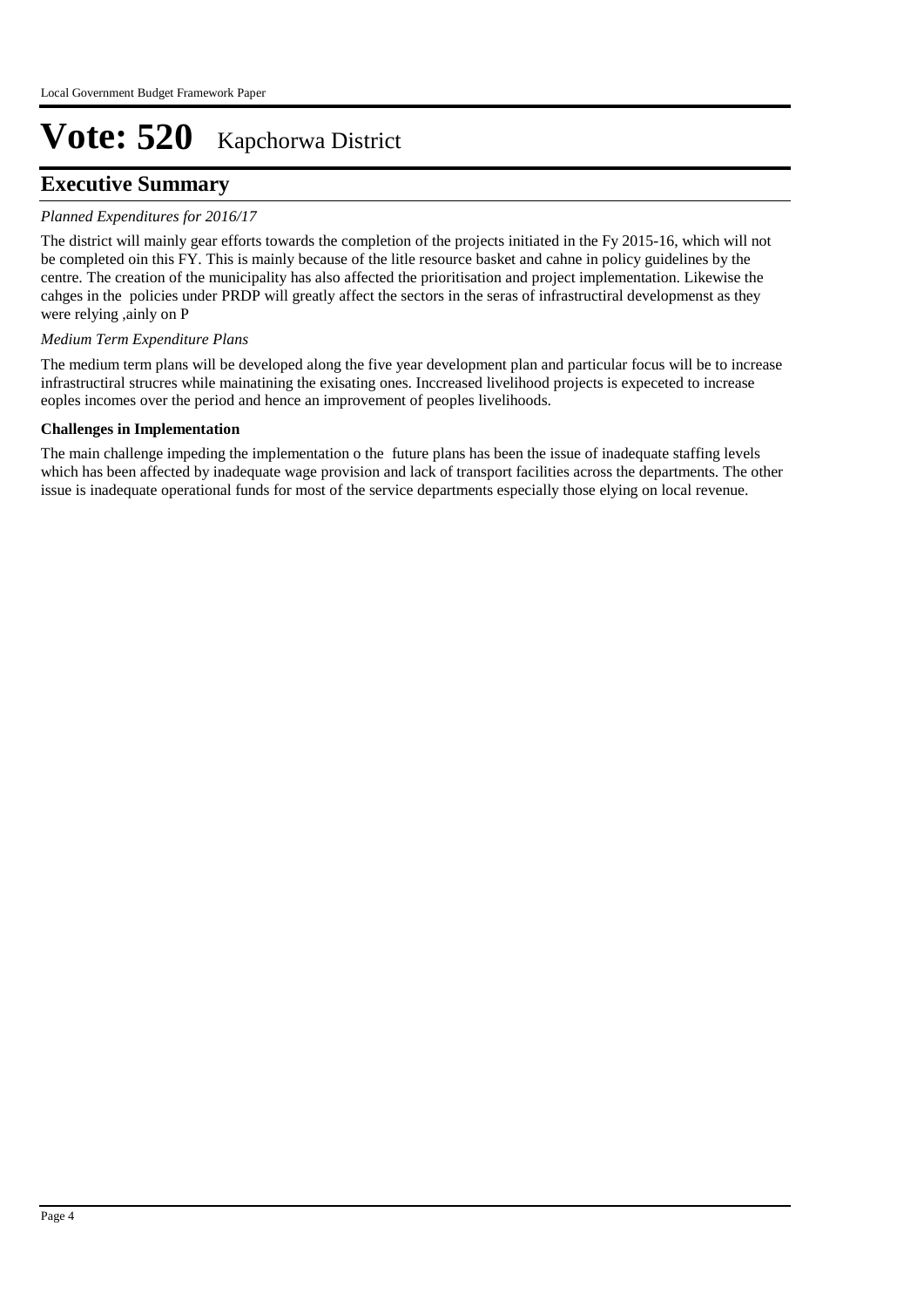# **A. Revenue Performance and Plans**

|                                                          | 2015/16                | 2016/17                |                        |
|----------------------------------------------------------|------------------------|------------------------|------------------------|
|                                                          | <b>Approved Budget</b> | <b>Receipts by End</b> | <b>Proposed Budget</b> |
| <b>UShs 000's</b>                                        |                        | <b>September</b>       |                        |
|                                                          |                        |                        |                        |
| <b>1. Locally Raised Revenues</b>                        | 254,000                | 14,703                 | 232,500                |
| Other Fees and Charges                                   | 30,000                 | 4,547                  | 15,000                 |
| Animal & Crop Husbandry related levies                   | 6,000                  | 1,188                  | 6,000                  |
| <b>Application Fees</b>                                  | 25,000                 | 6,585                  | 25,000                 |
| <b>Business licences</b>                                 | 3,000                  | $\theta$               | 3,000                  |
| <b>Land Fees</b>                                         | 40,000                 | 70                     | 40,000                 |
| Local Hotel Tax                                          | 500                    | $\theta$               |                        |
| Market/Gate Charges                                      | 2,500                  | 105                    | 2,500                  |
| Other licences                                           | 15,000                 | 40                     | 30,000                 |
| Property related Duties/Fees                             | 30,000                 | $\theta$               | 30,000                 |
| Registration (e.g. Births, Deaths, Marriages, etc.) Fees | 2,000                  | $\theta$               | 1,000                  |
| <b>Registration of Businesses</b>                        | 5,000                  | 400                    | 5,000                  |
| Rent & Rates from other Gov't Units                      | 25,000                 | $\mathbf{0}$           | 25,000                 |
| Sale of non-produced government Properties/assets        | 20,000                 | 1,710                  | 20,000                 |
| Local Service Tax                                        | 50,000                 | 58                     | 30,000                 |
| 2a. Discretionary Government Transfers                   | 2,120,621              | 392,877                | 2,654,722              |
| District Discretionary Development Equalization Grant    | 310,826                | 62.165                 | 757,417                |
| District Unconditional Grant (Wage)                      | 1,386,946              | 249,308                | 1,303,303              |
| District Unconditional Grant (Non-Wage)                  | 265.126                | 66,281                 | 594,002                |
| Urban Unconditional Grant (Non-Wage)                     | 60,489                 | 15,122                 |                        |
| Urban Unconditional Grant (Wage)                         | 97,234                 | $\mathbf{0}$           |                        |
| <b>2b. Conditional Government Transfers</b>              | 11,436,918             | 2,546,945              | 8,961,240              |
| Sector Conditional Grant (Non-Wage)                      | 1,360,239              | 428,173                | 1,208,329              |
| <b>Transitional Development Grant</b>                    | 22,000                 | 5,500                  | 43,023                 |
| Support Services Conditional Grant (Non-Wage)            | 1,627,796              | 251,729                | 1,137,731              |
| Development Grant                                        | 1,436,077              | 286,111                | 387,916                |
| Sector Conditional Grant (Wage)                          | 6,990,806              | 1,575,433              | 6,184,242              |
| 2c. Other Government Transfers                           | 1,331,610              | 137,989                | 695,369                |
| FGM Grant from MOGL                                      | 52,500                 | 18.768                 |                        |
| YLP from MOLGSD                                          |                        | $\theta$               | 300,000                |
| fgm support from MOLGSD                                  |                        | $\boldsymbol{0}$       | 59,000                 |
| Roads Maintenance- URF                                   | 438,110                | 93,378                 |                        |
| Funds from Trade Ministry                                | 26,000                 | 14,358                 |                        |
| NUSAF <sub>2</sub>                                       | 600,000                | 5,000                  |                        |
|                                                          |                        |                        |                        |
| <b>URF</b> Grants                                        |                        | $\mathbf{0}$           | 310,369                |
| Other Transfers from Central Government                  | 215,000                | 6,485                  |                        |
| <b>DICOSS</b> Grant                                      |                        | $\boldsymbol{0}$       | 26,000                 |
| <b>4. Donor Funding</b>                                  | 302,500                | 109,007                | 297,000                |
| Global Fund                                              |                        | $\boldsymbol{0}$       | 30,000                 |
| GAVI                                                     |                        | $\boldsymbol{0}$       | 20,000                 |
| HIV Aids/Global fund                                     | 40,000                 | $\mathbf{0}$           |                        |
| PACE                                                     | 4,000                  | $\mathbf{0}$           | 2,000                  |
| SDS                                                      |                        | $\mathbf{0}$           | 85,000                 |
| <b>SDS-USAID</b>                                         | 62,500                 | 7,860                  |                        |
| <b>UAC</b>                                               |                        | $\boldsymbol{0}$       | 10,000                 |
| <b>UNICEF</b>                                            |                        | $\mathbf{0}$           | 50,000                 |
| <b>WHO</b>                                               | 88,000                 | 30,799                 | 100,000                |
| UNICEF/GAVI                                              | 108,000                | 70,347                 |                        |
| <b>Total Revenues</b>                                    | 15,445,650             | 3,201,520              | 12,840,832             |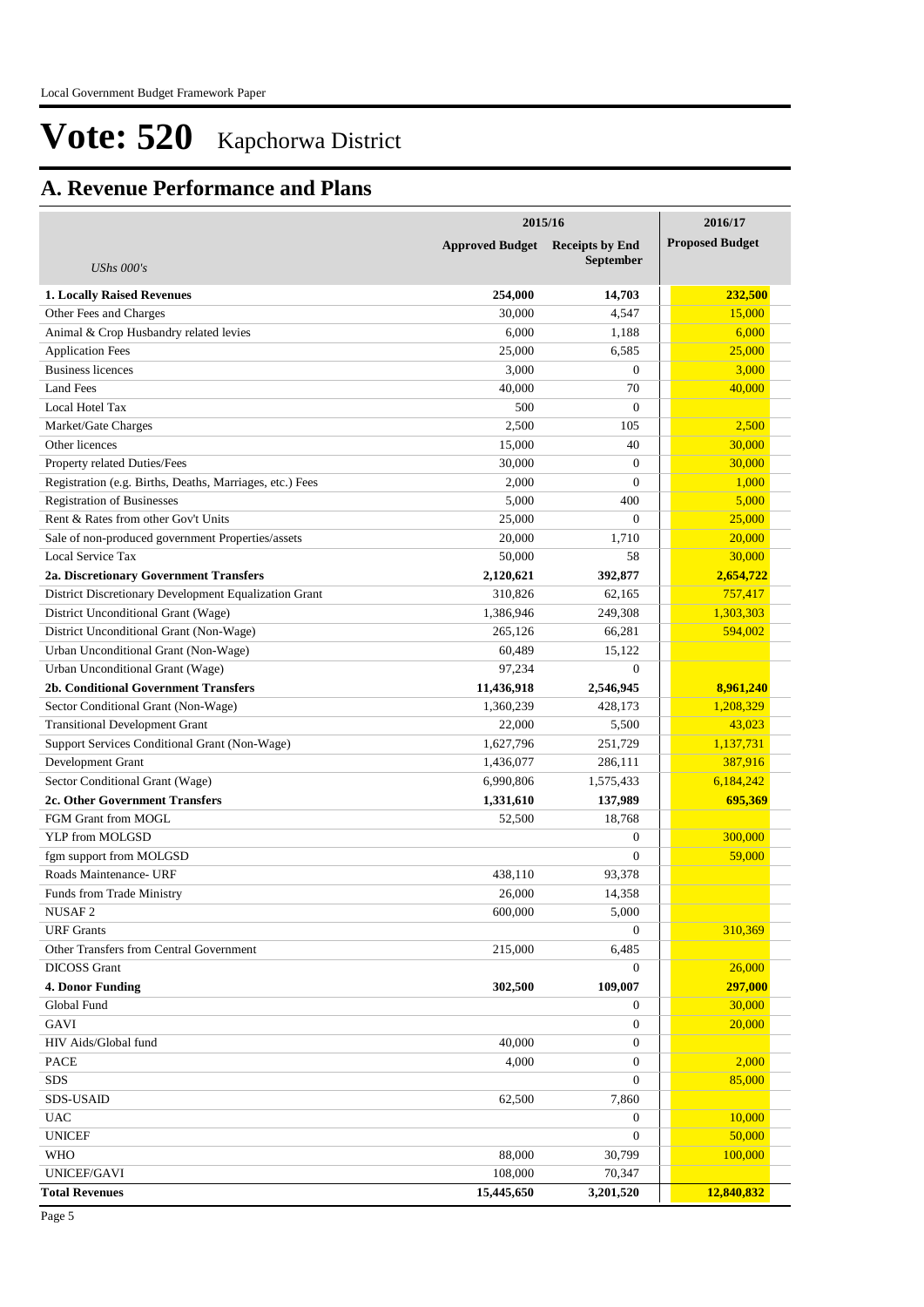# **A. Revenue Performance and Plans**

# **Revenue Performance in the first Quarter of 2015/16**

#### *(i) Locally Raised Revenues*

The quarter one perfromance was extremly low as compared to the bdget with a dismall perfromance of shsh 14.7M (5.5%) . This was a rsult of nill returm=ns in most of the key sources of revenue during the quarter, including Property related duties, Land fees, Other licenses among others.

*(ii) Central Government Transfers*

Govermment transfers perfromanec was average although other transfer perfromanec was low as NUSAF funds delayed to be released by the Office of the prime minister sincce the program was undergoing transition. To NUSAF 3, and henec guidelines were still being awaited.

*(iii) Donor Funding*

The donour funds operformance was above avaerge as over 30% of the total annual funds were receieved in quarter one. This was as a rsult of UNICEF funding rreleased to underrtake children birth registration in three LLGS in the district.

#### **Planned Revenues for 2016/17**

#### *(i) Locally Raised Revenues*

We expect to receive more or less the same local reveneue from similar sources despite the ceation of the Municipality. About three hundre million is expected under this source with much of the revenue coming from land fees, sale of none produced government properties, property related durties, application fees, local service tax, and other licenses.

# *(ii) Central Government Transfers*

The central government transfers will be mainly under discretionary development and recurrent fundings, wages and other transfers acounting for about 95 % of the budget.

#### *(iii) Donor Funding*

The donour funding is expected to be about 2% of the tatal budget and mainly from the UN agencies-UNICEF, among other agencies and organisations.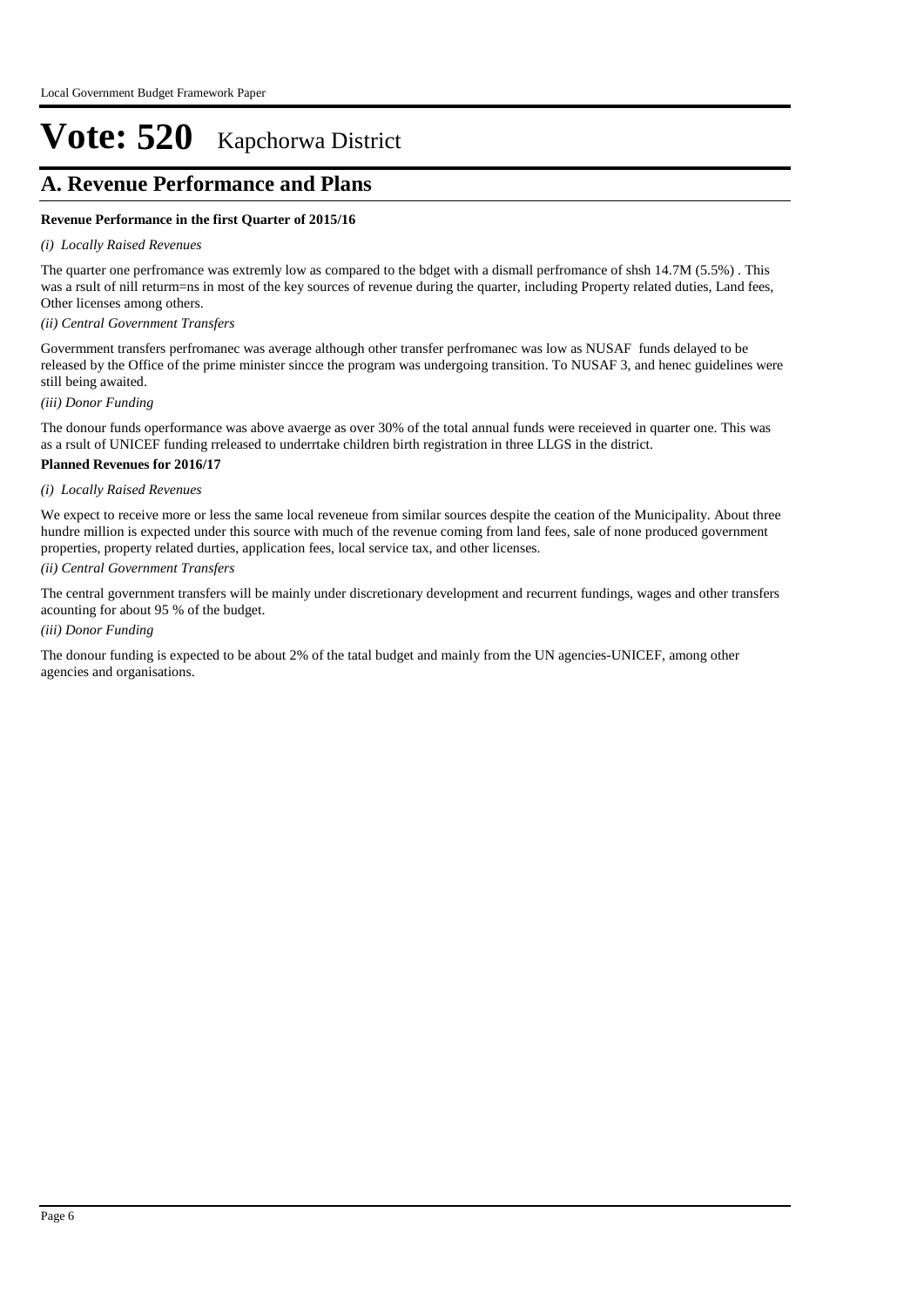# **Summary of Performance and Plans by Department**

# *Workplan 1a: Administration*

# **(i) Overview of Workplan Revenue and Expenditures**

| <b>UShs Thousand</b>                                 |                                  | 2015/16                       | 2016/17                          |
|------------------------------------------------------|----------------------------------|-------------------------------|----------------------------------|
|                                                      | <b>Approved</b><br><b>Budget</b> | <b>Outturn by</b><br>end Sept | <b>Proposed</b><br><b>Budget</b> |
| A: Breakdown of Workplan Revenues:                   |                                  |                               |                                  |
| <b>Recurrent Revenues</b>                            | 682,286                          | 122,368                       | 1,820,915                        |
| District Unconditional Grant (Non-Wage)              | 41.037                           | 17,445                        | 40.715                           |
| District Unconditional Grant (Wage)                  | 305,150                          | 58.839                        | 389.013                          |
| <b>Locally Raised Revenues</b>                       | 63,400                           | 3,182                         | 57,960                           |
| Multi-Sectoral Transfers to LLGs                     | 76,729                           | 16,752                        | 209.628                          |
| Support Services Conditional Grant (Non-Wage)        | 38,248                           | 11,028                        | 1,123,599                        |
| Urban Unconditional Grant (Non-Wage)                 | 60,489                           | 15,122                        |                                  |
| Urban Unconditional Grant (Wage)                     | 97,234                           | $\Omega$                      |                                  |
| <b>Development Revenues</b>                          | 798.867                          | 44,735                        | 514,832                          |
| District Discretionary Development Equalization Gran | 135,019                          | 24,266                        | 25,308                           |
| Multi-Sectoral Transfers to LLGs                     | 63,848                           | 15,470                        | 489,524                          |
| Other Transfers from Central Government              | 600,000                          | 5,000                         |                                  |
| <b>Total Revenues</b>                                | 1,481,154                        | 167,104                       | 2,335,747                        |
| <b>B: Overall Workplan Expenditures:</b>             |                                  |                               |                                  |
| Recurrent Expenditure                                | 682,286                          | 82,857                        | 1,820,915                        |
| Wage                                                 | 402,384                          | 49,465                        | 389,013                          |
| Non Wage                                             | 279.902                          | 33,392                        | 1,431,902                        |
| Development Expenditure                              | 798.867                          | 19,594                        | 514,832                          |
| Domestic Development                                 | 798,867                          | 19,594                        | 514,832                          |
| Donor Development                                    | $\mathbf{0}$                     | $\theta$                      | $\overline{0}$                   |
| <b>Total Expenditure</b>                             | 1,481,154                        | 102,451                       | 2,335,747                        |

#### *Revenue and Expenditure Performance in the first quarter of 2015/16*

Administration received a total of 72% of the recurrent revenue planned in the quarter with a cumulative total of 18% compared to the annual budget. There was also a low perromanec under developemnet with aoverall perfromance of 45% for the quarter and 11% compared to the annual budget. This low perfromance was attributed to low local revenue receievd and none release of funds form the OPM under NUSAF program. The expenses of the department was mainly on recurren activities and transfers which

#### *Department Revenue and Expenditure Allocations Plans for 2016/17*

The administrative department expects revenues from central government and local revenue with the bulk of the funds coming from the centre. Most of the funds are Governmnet transfers with 50% of it being pension funds under suppport services and Unconditional Grant wage.The expenditres will mainly go towards wage and pension payments .

# **(ii) Summary of Past and Planned Workplan Outputs**

#### *Physical Performance in the first quarter of 2015/16*

Activities undertaken in the quarter were mainly routine , including supervision and monitoring, office support services, ongoing construction of office building supervision and inspection, capacity needs assessment under CBG travel and meetings,

### *Plans for 2016/17 by Vote Function*

The main ouputs of the departnment includes payment of all pensionners and wage earmners, besides ensuriung that funds are transferred to all sectors, monitoring of governmenet projects, preparation and approval of workplans, budgets and preparation and submission of reports.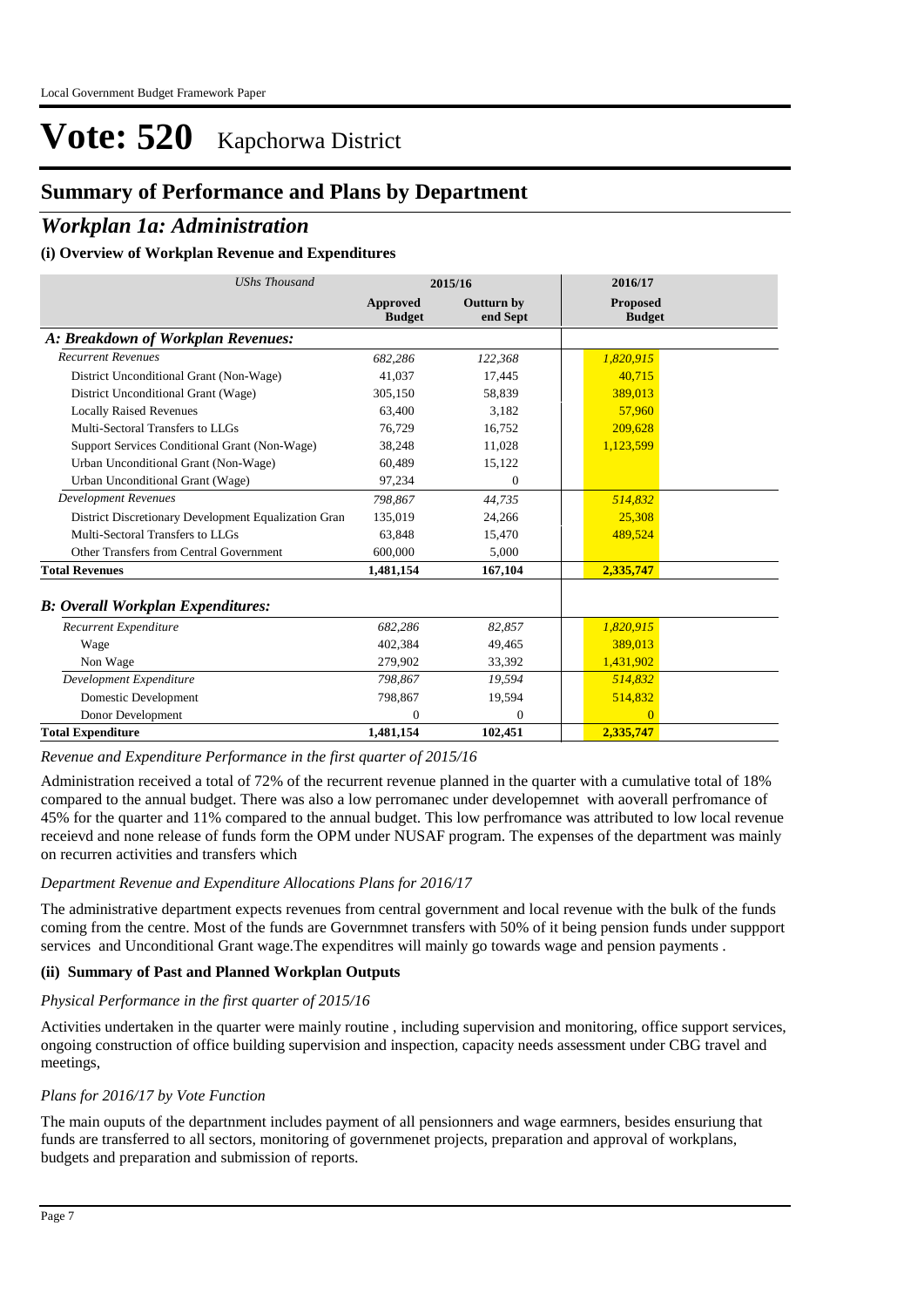# *Workplan 1a: Administration*

# *Medium Term Plans and Links to the Development Plan*

This will include preparation and approval of budgets and plans, support , monitor and mentor other departments to ensure implementation of government planned activities.

#### **(iii) Details of Off-Budget Activities carried out by NGOs, Central Government, the Private Sector and Donors**

Governance issues will be undertaken by Transparency program of the sebei diocesse, along with Human rights issues by KACSOA and kapchorwa human rights organisation

#### **(iv) The three biggest challenges faced by the department in improving local government services**

#### *Inadequate staffing 1.*

The staffing levels in the department is still low especially for the Parish chiefs whose number is about ten in post compared to the requirement of 85 parish chiefs.

#### *Inadequate transport equipment. 2.*

The sector has no departmental vehicle , but relies on other departments transport facilities which has affected service delivery

#### *Inadeqate office space 3.*

At the district head quarter , there is lack of adequate office space for all staff while at the lower local Government level, the situation is even worse as some subcountiues have no office blocks- Gamogo, Chepterech, Kabeywa, Kaptanya and Munarya sub

# *Workplan 2: Finance*

# **(i) Overview of Workplan Revenue and Expenditures**

| <b>UShs Thousand</b>                                 | 2015/16                   |                        | 2016/17                          |  |
|------------------------------------------------------|---------------------------|------------------------|----------------------------------|--|
|                                                      | Approved<br><b>Budget</b> | Outturn by<br>end Sept | <b>Proposed</b><br><b>Budget</b> |  |
| A: Breakdown of Workplan Revenues:                   |                           |                        |                                  |  |
| <b>Recurrent Revenues</b>                            | 211,019                   | 44,416                 | 231,119                          |  |
| District Unconditional Grant (Non-Wage)              | 15,000                    | 3,382                  | 17,600                           |  |
| District Unconditional Grant (Wage)                  | 161,019                   | 38,000                 | 191,019                          |  |
| <b>Locally Raised Revenues</b>                       | 25,000                    | 1,000                  | 22,500                           |  |
| Support Services Conditional Grant (Non-Wage)        | 10,000                    | 2,034                  |                                  |  |
| <b>Development Revenues</b>                          | 2,000                     | 0                      | $\Omega$                         |  |
| District Discretionary Development Equalization Gran | 2,000                     | 0                      |                                  |  |
| <b>Total Revenues</b>                                | 213,019                   | 44,416                 | 231,119                          |  |
| <b>B: Overall Workplan Expenditures:</b>             |                           |                        |                                  |  |
| Recurrent Expenditure                                | 211,019                   | 43,684                 | 231,119                          |  |
| Wage                                                 | 161,019                   | 37,854                 | 191,019                          |  |
| Non Wage                                             | 50,000                    | 5,830                  | 40,100                           |  |
| Development Expenditure                              | 2,000                     | 0                      | $\Omega$                         |  |
| Domestic Development                                 | 2,000                     | $\theta$               |                                  |  |
| Donor Development                                    | $\Omega$                  | $\Omega$               |                                  |  |
| <b>Total Expenditure</b>                             | 213,019                   | 43,684                 | 231,119                          |  |

# *Revenue and Expenditure Performance in the first quarter of 2015/16*

Out of SHS 5,829,000 revenue for quarter 1 shs 1,034,000 was a funding from PAF monitoring while the balance of SHS 4,795,000 were funds from local revenue and unconditional grants

*Department Revenue and Expenditure Allocations Plans for 2016/17*

The total revenue to the department is SHS.229,119,000 of which SHS15,000,000 isplanned from support service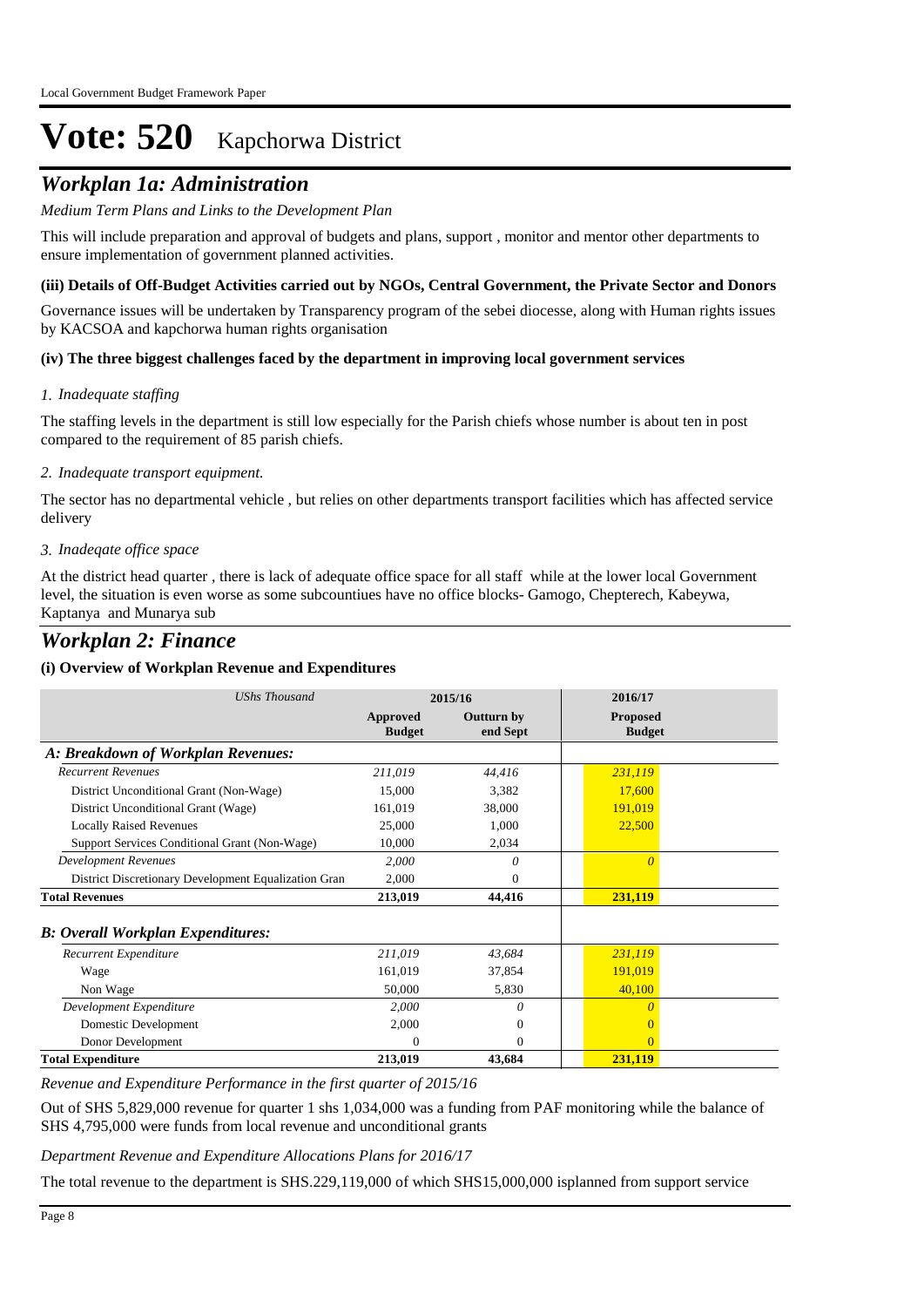# *Workplan 2: Finance*

conditional grant,SHS 22,500,000 is planned from local revenue,Shs 30,600,000 is planned from district unconditional grant non wage and Shs 161,019,000 is planned from district unconditional grant wage while the total expenditure is the same and SHS 161,019,000 is planned to be spent on salaries for the staff,Shs 50,355,000 is planned to be spent on LG financial management services,Shs

# **(ii) Summary of Past and Planned Workplan Outputs**

# *Physical Performance in the first quarter of 2015/16*

Revenue mobilisation in subcounties,attend ICPAU exams,carry out hand overs of subaccountants in subcounties,travel to Uganda Revenue Authority and other travels to the ministries

# *Plans for 2016/17 by Vote Function*

Preparation of final accounts 2015-16 financial year,preparation of annual budget for financial year 2017-18 ,preparation of reports to the sector committee throught the year,participation in the district budget conference 2016 ,mobilisation of local revenues from subcounties,monitoring and mentoring subcounty staff on routine book keeping,attend meetings and workshops organised by line ministries,respond toquerries raised by Office of Auditor Generals

# *Medium Term Plans and Links to the Development Plan*

Sensitisation of tax payers on the importance of paying the tax and mobilisation of district revenue

# None **(iii) Details of Off-Budget Activities carried out by NGOs, Central Government, the Private Sector and Donors**

# **(iv) The three biggest challenges faced by the department in improving local government services**

# *Inadequate office space 1.*

The district has limited office space , hence sharing of offices may lead to inefficiencies.

# *Lack of transport 2.*

The department has no vehcle nor motocycle to support staff movement

# *Inadequate funding 3.*

The department relies on local revenue and NW for its operations which is often inadequate due to low revenue colllections, hence the litle funds are starined

# *Workplan 3: Statutory Bodies*

# **(i) Overview of Workplan Revenue and Expenditures**

| UShs Thousand                                 | 2015/16                   |                               | 2016/17                          |  |
|-----------------------------------------------|---------------------------|-------------------------------|----------------------------------|--|
|                                               | Approved<br><b>Budget</b> | <b>Outturn by</b><br>end Sept | <b>Proposed</b><br><b>Budget</b> |  |
| A: Breakdown of Workplan Revenues:            |                           |                               |                                  |  |
| <b>Recurrent Revenues</b>                     | 1,742,477                 | 269,387                       | 334,378                          |  |
| District Unconditional Grant (Non-Wage)       | 73,951                    | 16,000                        | 220,500                          |  |
| District Unconditional Grant (Wage)           | 44,978                    | 11,800                        | 50,978                           |  |
| <b>Locally Raised Revenues</b>                | 60,000                    | 5.921                         | 62,900                           |  |
| Support Services Conditional Grant (Non-Wage) | 1.563.548                 | 235,666                       |                                  |  |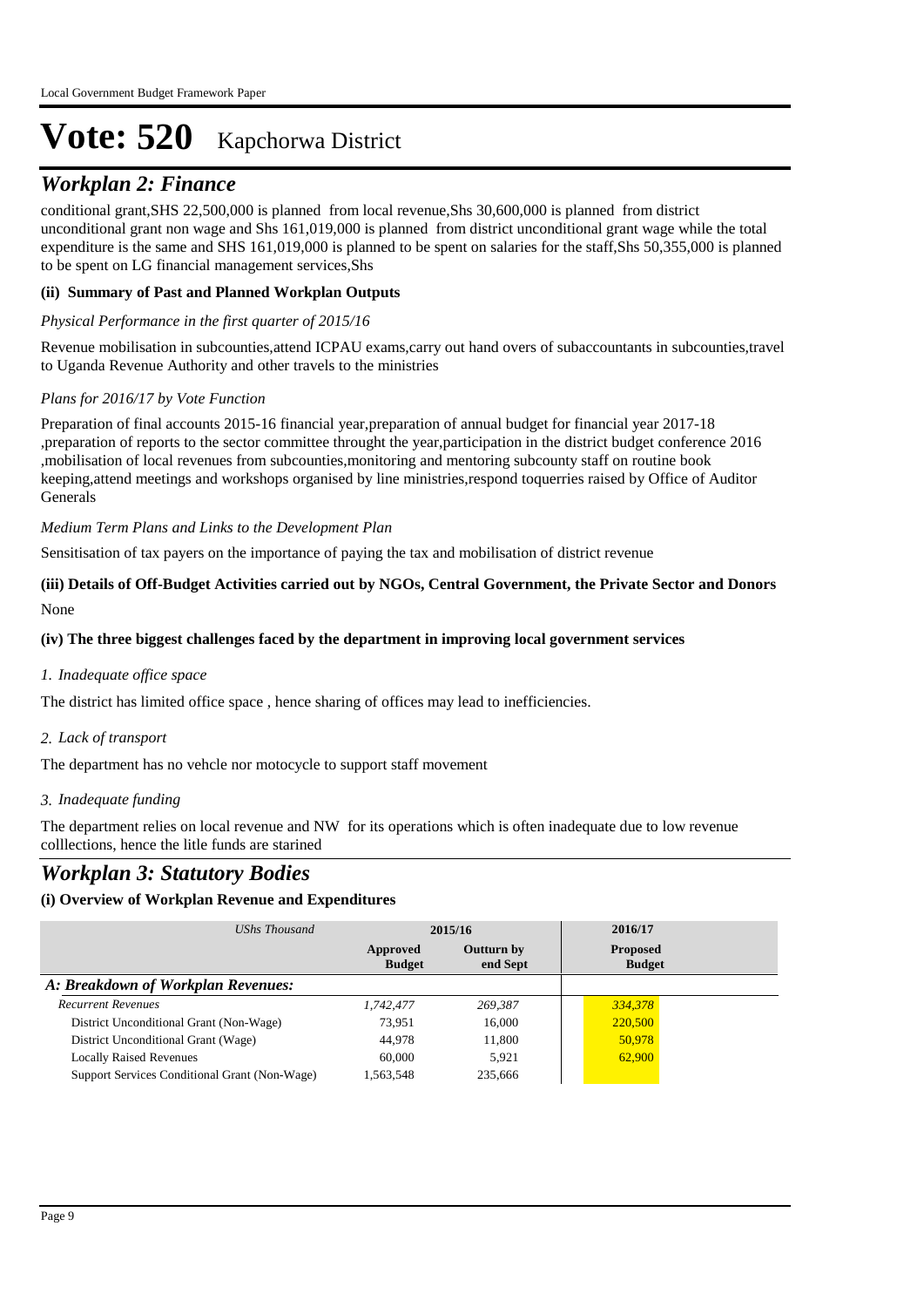# *Workplan 3: Statutory Bodies*

|                                          | ັ                    |                           |                               |                                  |  |
|------------------------------------------|----------------------|---------------------------|-------------------------------|----------------------------------|--|
|                                          | <b>UShs Thousand</b> |                           | 2015/16                       |                                  |  |
|                                          |                      | Approved<br><b>Budget</b> | <b>Outturn by</b><br>end Sept | <b>Proposed</b><br><b>Budget</b> |  |
| <b>Total Revenues</b>                    |                      | 1,742,477                 | 269,387                       | 334,378                          |  |
| <b>B: Overall Workplan Expenditures:</b> |                      |                           |                               |                                  |  |
| Recurrent Expenditure                    |                      | 1,909,382                 | 250.686                       | 334,378                          |  |
| Wage                                     |                      | 225,262                   | 52,231                        | 50,978                           |  |
| Non Wage                                 |                      | 1,684,120                 | 198,455                       | 283,400                          |  |
| Development Expenditure                  |                      | 0                         | $\theta$                      | $\theta$                         |  |
| Domestic Development                     |                      | $\overline{0}$            | $\theta$                      |                                  |  |
| Donor Development                        |                      | $\Omega$                  | $\Omega$                      | $\Omega$                         |  |
| <b>Total Expenditure</b>                 |                      | 1,909,382                 | 250,686                       | 334,378                          |  |

# *Revenue and Expenditure Performance in the first quarter of 2015/16*

The department received 52% of the revnue expected in the quarter with a cumulative performance of 14% by end of the quarter one.The low perfromance was mainly a result of low release of Pensions and graduity of pensioners and politicians, low local revenue release due to low collections .The expenses in the department were mainly on recurrent expenses of salary which resulted in a52% quarterly performance and 13 % cumulative performance , thus leading to unspent balance.

#### *Department Revenue and Expenditure Allocations Plans for 2016/17*

The revenue to the sector is mainly ecurent for wage/salary for staff and political leaders. The coming FY will receiev less budget because the Pensions component which came through the department now comes through administration. The major component of the revenues to the sector is composed of transfers from the centre

# **(ii) Summary of Past and Planned Workplan Outputs**

# *Physical Performance in the first quarter of 2015/16*

The main activities in the department centred on recurrent activities, meetings of statutory boardise-DSC, PAC Land board and contracts/procurement. Advertisement of bids, receipt of bids, evaluation and award of some contracts awere achieved. Staff matters were also handled. With lifting of an interdiction, protion of staff and retirement handled. The land borad and Pac also sat and deliberated accordingly. Council committee sat and discussed sector reports and workplans as well. Moniroring and

# *Plans for 2016/17 by Vote Function*

The main planned outputs for 16/17 will be council six meetings, four committee meetings for each of the four council committees, approval of one annual plan and budget, consideration of submission of committee submissions including PAC report, monitoring of projects , 12 Exexutive meetings, appointments/sittings of DSC, meetings of other boards/commissions and or committees of council , with minutes and reports .

#### *Medium Term Plans and Links to the Development Plan*

Approval of budgets and plans of presented to the council. Consideration and approval of policies by council

# None **(iii) Details of Off-Budget Activities carried out by NGOs, Central Government, the Private Sector and Donors**

# **(iv) The three biggest challenges faced by the department in improving local government services**

# *Lack of Transport 1.*

The department has no office transport facilities let alone for the office of the District Chairperson.

# *Lack of office space 2.*

The district has inadequate office space and hence the department is faced with lack of adequate office space for the staff of the department including secretaries of boards and commissions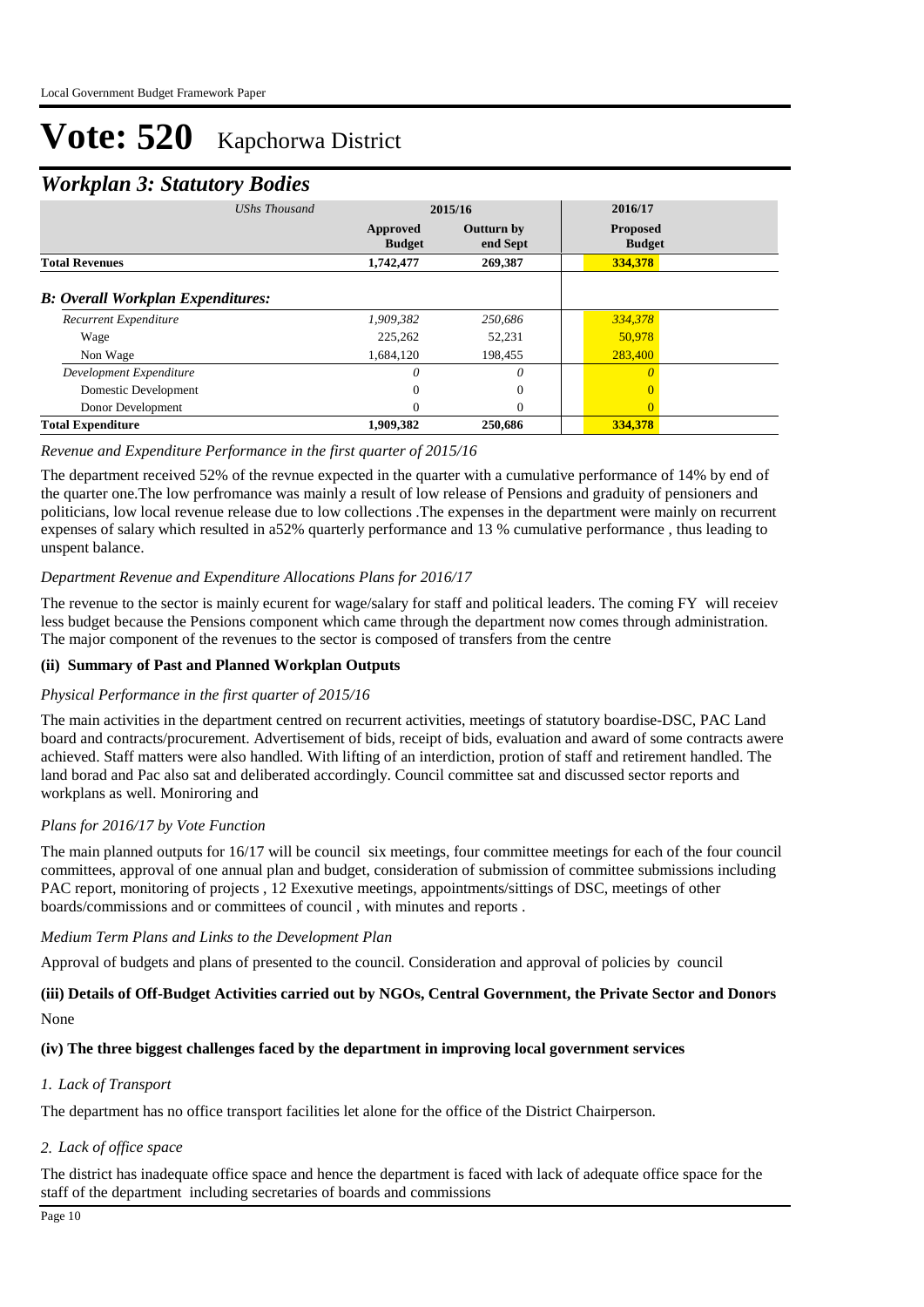# *Workplan 3: Statutory Bodies*

# *Inadequate staffing levels 3.*

The staffing level across the deepartment for the various cattegories is understaffed, hence staff are overstrained.

# *Workplan 4: Production and Marketing*

# **(i) Overview of Workplan Revenue and Expenditures**

| <b>UShs Thousand</b>                     |                                  | 2015/16                       | 2016/17                          |  |
|------------------------------------------|----------------------------------|-------------------------------|----------------------------------|--|
|                                          | <b>Approved</b><br><b>Budget</b> | <b>Outturn by</b><br>end Sept | <b>Proposed</b><br><b>Budget</b> |  |
| A: Breakdown of Workplan Revenues:       |                                  |                               |                                  |  |
| <b>Recurrent Revenues</b>                | 327,512                          | 69,298                        | 287,568                          |  |
| District Unconditional Grant (Non-Wage)  | 6.000                            | 1.500                         | 9.239                            |  |
| District Unconditional Grant (Wage)      | 160,017                          | 20,055                        | 120,000                          |  |
| <b>Locally Raised Revenues</b>           | 12,000                           | $\Omega$                      | 10.800                           |  |
| Other Transfers from Central Government  | 26,000                           | 14,358                        | 26,000                           |  |
| Sector Conditional Grant (Non-Wage)      | 13.797                           | 6.955                         | 24.499                           |  |
| Sector Conditional Grant (Wage)          | 109,698                          | 26,429                        | 97,030                           |  |
| <b>Development Revenues</b>              | 58.024                           | 8.500                         | $\Omega$                         |  |
| Development Grant                        | 48,024                           | 8,500                         |                                  |  |
| <b>Locally Raised Revenues</b>           | 10,000                           | $\theta$                      |                                  |  |
| <b>Total Revenues</b>                    | 385,536                          | 77,798                        | 287,568                          |  |
| <b>B: Overall Workplan Expenditures:</b> |                                  |                               |                                  |  |
| Recurrent Expenditure                    | 327,512                          | 45,284                        | 287,568                          |  |
| Wage                                     | 269,715                          | 27,633                        | 217,030                          |  |
| Non Wage                                 | 57.797                           | 17,651                        | 70,538                           |  |
| Development Expenditure                  | 58,024                           | 0                             | $\Omega$                         |  |
| Domestic Development                     | 58,024                           | $\Omega$                      | $\Omega$                         |  |
| Donor Development                        | $\Omega$                         | $\Omega$                      | $\Omega$                         |  |
| <b>Total Expenditure</b>                 | 385,536                          | 45,284                        | 287,568                          |  |

*Revenue and Expenditure Performance in the first quarter of 2015/16*

Shs.15,455,000 Was received for PRDP/PM&G for both development and recurrent expenditures for 1st quarter 2015/16 FY . Shs.2,640,100 was spent within the quarter on recurrent expenditure. Procurement is ongoing for the capital expenditure. Shs.14,358,000 for DICOSS activities for 2nd quarter 2015.

# *Department Revenue and Expenditure Allocations Plans for 2016/17*

The workplan revenues to the sector for the coming Fy is mainly expected from the centre in form of Conditional grants and also the unconditional. This will mainly be towards payment of staff wages and salaries. The sector budget has been falling after the restructuring of the NAADS secreatariat, and introduction of OWC. The expenses will mainy be twoards the recurrent expenses with some activities related to the promotion of technologies, suppervisio and monitoring,

# **(ii) Summary of Past and Planned Workplan Outputs**

# *Physical Performance in the first quarter of 2015/16*

Agro input dealers stores inspected for quality assurance, sensitization of farmers on new fish hatchery ,sensitizations of different stakeholders on trade policies, HIV/AIDS and Gender issues,entrepreuerial skills. MSMEs profiling and dessemination of marke information/business related material done. Trips to Kampala on workplans, reports, accountability and other consultatative issues.

# *Plans for 2016/17 by Vote Function*

This will include promotion of value addition, torism, co-operatives and fish farming as alternative source of income and nutrition. Agro input dealers will be monitored to ensure that inputs supplied to the farmers are of the right quality, and also a follow up of farmers will be made to ensure right use of the chemicals. Disease surveilance, immunistaion of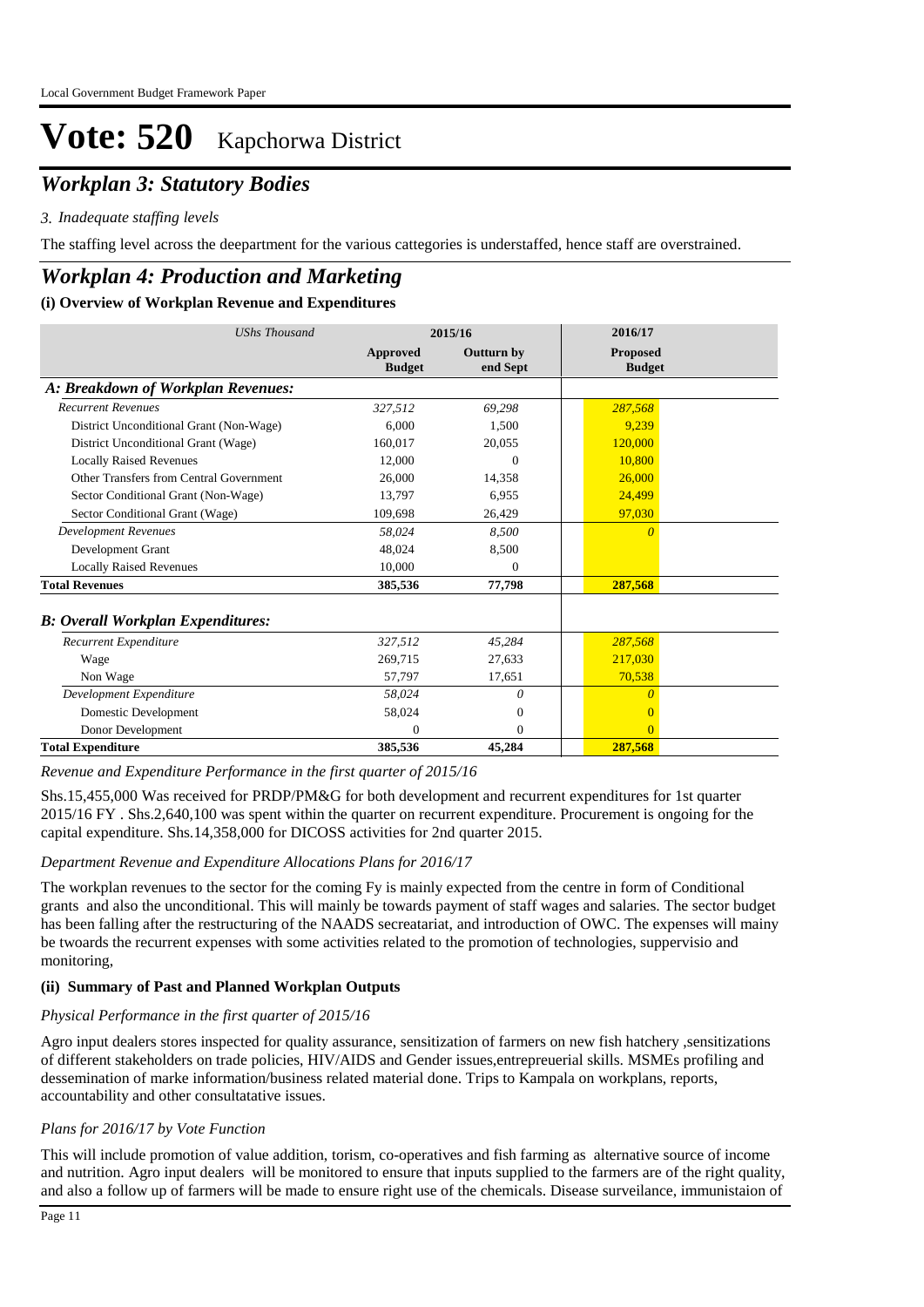# *Workplan 4: Production and Marketing*

animals against major diseaases will be undertaken as treatment of caese s will also be handled. We shall promote the formation and main

### *Medium Term Plans and Links to the Development Plan*

Promotion of value addition and linking farmers to the markets . Promotion commercial farming and formation of cooperatives will also be encouraged

# **(iii) Details of Off-Budget Activities carried out by NGOs, Central Government, the Private Sector and Donors**

Feed the future will support farmers on best farming practices and post harvest handling of crops especailly beans. REDs will also support farmers on conservation farming.

#### **(iv) The three biggest challenges faced by the department in improving local government services**

#### *Low funding 1.*

We are depending on the support from the centre which is not enough to carry out all the activities. The high Inflation rate is also a problem

#### *Pest and disease incidnets 2.*

The rate of disease incidents has been increasing yet the funds to handle such cases has been dropping. There is need to increase funding to the sector.

#### *No sub county staff in place. 3.*

The Government is yet to come up with a new policy which will put in place the required man power. Recruitment of this category of staff has delayed in the district

# *Workplan 5: Health*

# **(i) Overview of Workplan Revenue and Expenditures**

| <b>UShs Thousand</b>                                 | 2015/16                   |                               | 2016/17                   |
|------------------------------------------------------|---------------------------|-------------------------------|---------------------------|
|                                                      | Approved<br><b>Budget</b> | <b>Outturn by</b><br>end Sept | Proposed<br><b>Budget</b> |
| A: Breakdown of Workplan Revenues:                   |                           |                               |                           |
| <b>Recurrent Revenues</b>                            | 2,354,998                 | 576,044                       | 2,087,546                 |
| District Unconditional Grant (Non-Wage)              | 16,000                    | $\Omega$                      | 19,000                    |
| <b>Locally Raised Revenues</b>                       | 24,000                    | 4,000                         | 21,600                    |
| Sector Conditional Grant (Non-Wage)                  | 214,291                   | 53,573                        | 188,605                   |
| Sector Conditional Grant (Wage)                      | 2,100,707                 | 518,471                       | 1,858,341                 |
| <b>Development Revenues</b>                          | 705.048                   | 180.139                       | 543.075                   |
| Development Grant                                    | 481,879                   | 96,376                        | 17,466                    |
| District Discretionary Development Equalization Gran | 35,000                    | 7,500                         | 242,585                   |
| Donor Funding                                        | 188,169                   | 76,264                        | 262,000                   |
| <b>Transitional Development Grant</b>                | $\mathbf{0}$              | $\mathbf{0}$                  | 21,023                    |
| <b>Total Revenues</b>                                | 3,060,046                 | 756,184                       | 2,630,621                 |
| <b>B: Overall Workplan Expenditures:</b>             |                           |                               |                           |
| Recurrent Expenditure                                | 2,354,998                 | 573,259                       | 2,087,546                 |
| Wage                                                 | 2,100,707                 | 518,471                       | 1,858,341                 |
| Non Wage                                             | 254.291                   | 54,787                        | 229,205                   |
| Development Expenditure                              | 705.048                   | 68,586                        | 543,075                   |
| Domestic Development                                 | 516,879                   | $\Omega$                      | 281,075                   |
| Donor Development                                    | 188,169                   | 68,586                        | 262,000                   |
| <b>Total Expenditure</b>                             | 3,060,046                 | 641,845                       | 2,630,621                 |

*Revenue and Expenditure Performance in the first quarter of 2015/16*

The department received both reccurrent, wage, and capital revenues as well as donor funds from Iplementing partners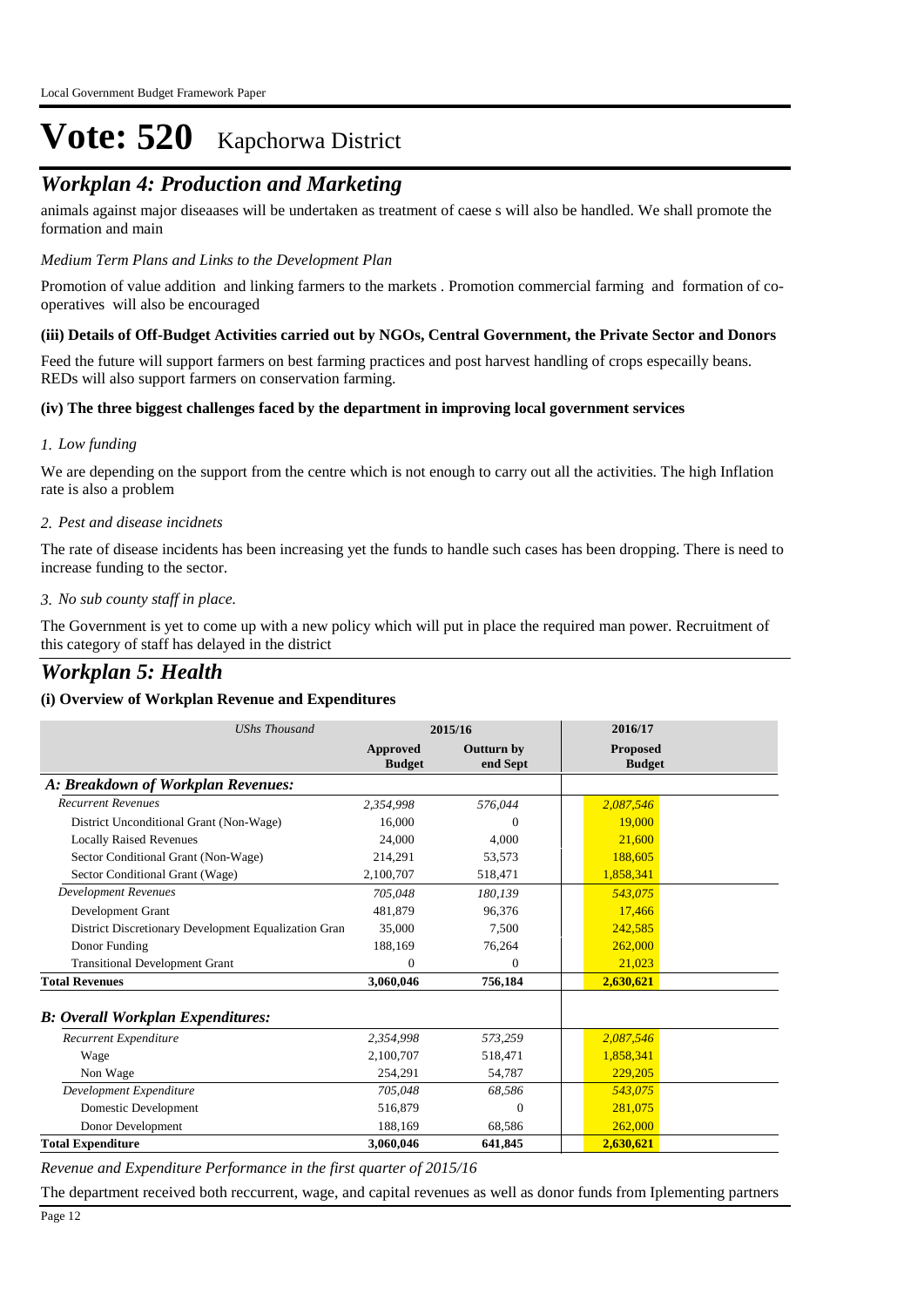# *Workplan 5: Health*

like GAVI,WHO and SDS, However this quarter expenditures were basically on on reccurent activities and donor funded activities with very little or no expenditures due to delayed procurement process but however advertisements have been ,made.

# *Department Revenue and Expenditure Allocations Plans for 2016/17*

This years -(FY 16/17) revenue has droped abit because of the wage and non availability of PRDP component.Capital development fund are mainly from District equalization grant and PHC Development.The donor funding has slightly increased due to introduction of new implementing partners chanelling their support through the district eg PACE, SDS, WHO, GLOBAL FUND,GAVI, UNICEF,and UAC.

# **(ii) Summary of Past and Planned Workplan Outputs**

# *Physical Performance in the first quarter of 2015/16*

conducted 1 support supervision as planned in the 18 health facilities. 1 extended DHMT was held as planned. Conducted TB support supervsion as planned. Support sub county health workers on delivery of sputum. Conducted mass mass measles compaign including routine immunization. HCT out reaches. Conducted diseas surveillance activities and cold chain maintenace

# *Plans for 2016/17 by Vote Function*

The main output from this FY will be completion of health unit maternity wards in two health facilities of Tumboboi and Chebonet > ther activities will be routine treatment and preventive activities relate to health of the community

# *Medium Term Plans and Links to the Development Plan*

Construction/completion of wards ( maternity) maintenance of facilities and routine traetment of cases that report to health facilities. Improvement of maternal health is also key.

# **(iii) Details of Off-Budget Activities carried out by NGOs, Central Government, the Private Sector and Donors**

We expect off budget health activities in HIV Aids, immunisation and treatment by a number of partners including RH U, KACSOA, KAPHOPA , STAR E and SDS

# **(iv) The three biggest challenges faced by the department in improving local government services**

# *Lack of specialized staff 1.*

Most of the specialized satff positions have either remained vacanat of we have failed to retain such cadre staff

# *Lack of transport 2.*

All facilities have transport issues including the head office-DHOS office. Some old motorcylces which are available are costly to run and maintain.

# *Incomplete health facilities. 3.*

Most of the health facilities do not measure up to their levels due to lack of complete structures,, henec not all services are provided at thos facilities. This is a rsult of inadequate capital development funds.

# *Workplan 6: Education*

# **(i) Overview of Workplan Revenue and Expenditures**

| UShs Thousand                           |                           | 2015/16                       | 2016/17                          |  |
|-----------------------------------------|---------------------------|-------------------------------|----------------------------------|--|
|                                         | Approved<br><b>Budget</b> | <b>Outturn by</b><br>end Sept | <b>Proposed</b><br><b>Budget</b> |  |
| A: Breakdown of Workplan Revenues:      |                           |                               |                                  |  |
| <b>Recurrent Revenues</b>               | 5.949.161                 | 1,406,891                     | 5,267,335                        |  |
| District Unconditional Grant (Non-Wage) | 8.000                     | 1.500                         | 21,320                           |  |
| District Unconditional Grant (Wage)     | 75,047                    | 16,339                        | 75,047                           |  |
| <b>Locally Raised Revenues</b>          | 10,000                    | $\mathbf{0}$                  | 9,000                            |  |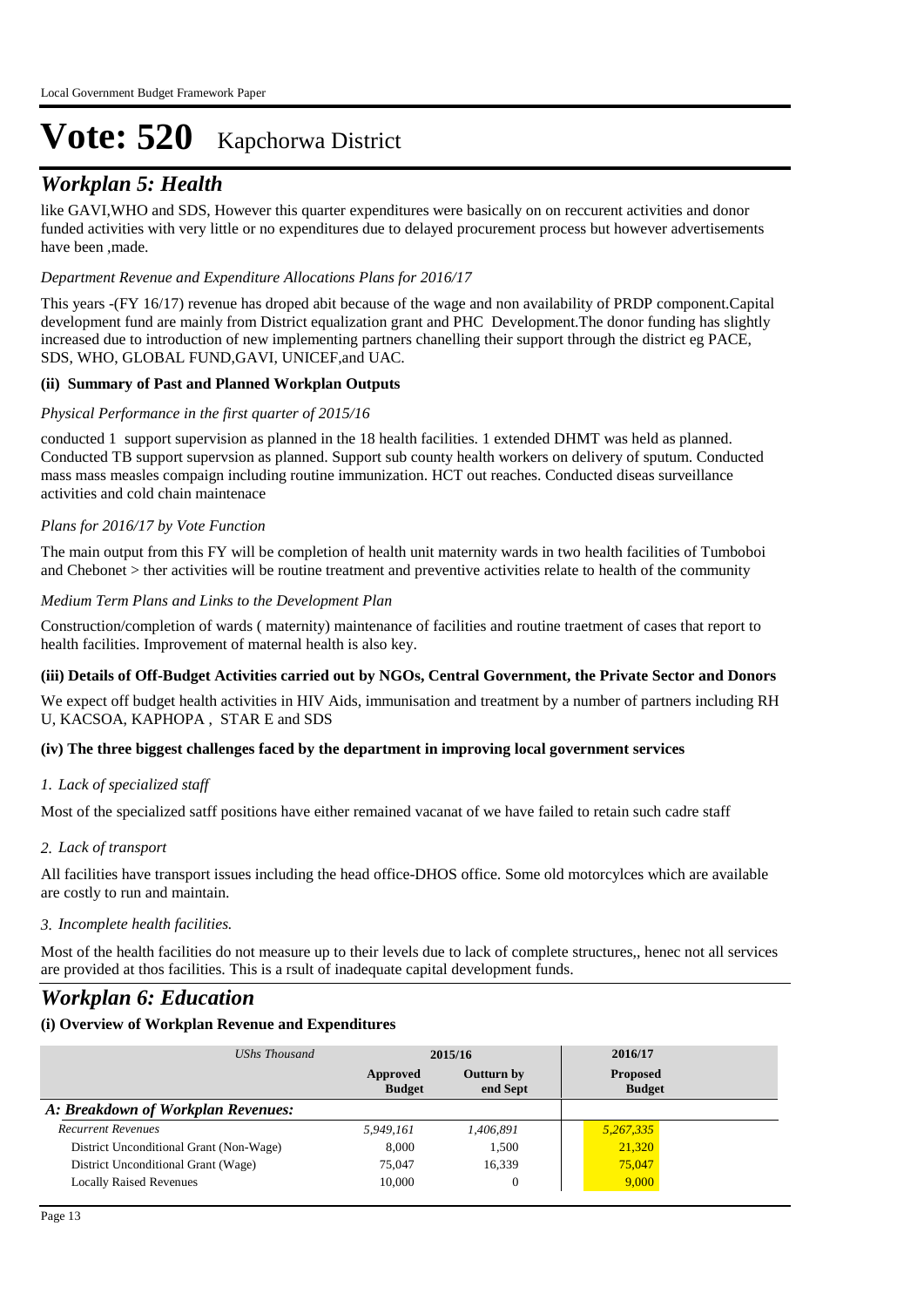# *Workplan 6: Education*

| 2015/16                   |                               | 2016/17                          |
|---------------------------|-------------------------------|----------------------------------|
| Approved<br><b>Budget</b> | <b>Outturn by</b><br>end Sept | <b>Proposed</b><br><b>Budget</b> |
|                           | 6,153                         |                                  |
| 1,075,714                 | 352,367                       | 933,096                          |
| 4,780,401                 | 1,030,532                     | 4,228,872                        |
| 380,054                   | 77,374                        | 124,105                          |
| 361,870                   | 72,374                        | 124,105                          |
| 5,000                     | 5,000                         |                                  |
| 13,184                    | $\Omega$                      |                                  |
| 6,329,216                 | 1,484,265                     | 5,391,440                        |
|                           |                               |                                  |
| 5,949,161                 | 1,395,881                     | 5,267,335                        |
| 4,855,448                 | 1,046,871                     | 4,303,919                        |
| 1,093,714                 | 349,010                       | 963,416                          |
| 380,054                   | 0                             | 124,105                          |
| 380,054                   | $\theta$                      | 124,105                          |
| $\Omega$                  | $\Omega$                      | $\Omega$                         |
| 6,329,216                 | 1,395,881                     | 5,391,440                        |
|                           |                               |                                  |

#### *Revenue and Expenditure Performance in the first quarter of 2015/16*

The department realized an overall revenue of 94% for the quarter and cumulative ly of 23% The low revenue perfromance was because of none release of planned local revenue and low None wage released because the district prioritized council sittings which was ver due. The expenditures were mainly on recurrent activiities of wage and office operations including travels. The development activities were still undergoing procurement, having been advertised, evaluated and some awards made although sit

# *Department Revenue and Expenditure Allocations Plans for 2016/17*

The budget of the sector remain more or the less the same as the FY 2015/16 although the creation of Kachorwa municipality may create some reallocations or sharing of revenue. The low local revenue is due to the electioneering period during the current FY. The expenditures of the sector are mainly towards salaries of staff under Primary, secodary , tertiary and local payrolls. Besides this are works developments expected to be undertaken during the coming year.

# **(ii) Summary of Past and Planned Workplan Outputs**

#### *Physical Performance in the first quarter of 2015/16*

Salary payments, monitoring and supervision of learning at schools, procuremnt processtransfer of funds to the LLGS

# *Plans for 2016/17 by Vote Function*

The main outputs in th comming year will include, Monitoring and supervision of all 85 P/S, 15 Secondary and 2 tertiary institutions at least once every term. Other activities will include Toilet construction in, Ngangata (1) , Sipi (1) , Kapchai (1) ,Kapsunkunyo (1) Sanzara (1) and Gamatui Boys (1) PSs. Supply of Desks to Chemosong (72) and Ngangata (72) PSs will also be done . Other activities are promotion of all games & sports, disbursement of grants to Gamatui Girls SS for the Gi

#### *Medium Term Plans and Links to the Development Plan*

The medium term plans includes classroom, staff houses and toilet construction in primary schools, supply of desks ,monitoring and supervision of all primary , secondary and tertiary institutions in the district. We shall continue to support all co- curricular activities in the district The dormitory of Gamatui Girls ss under the presidential pledge be carried forward over the medium term.

#### **(iii) Details of Off-Budget Activities carried out by NGOs, Central Government, the Private Sector and Donors**

Action Aid Kapchorwa , KACSOA and FPU kapchorwa will support schools on extra curricullar activities in some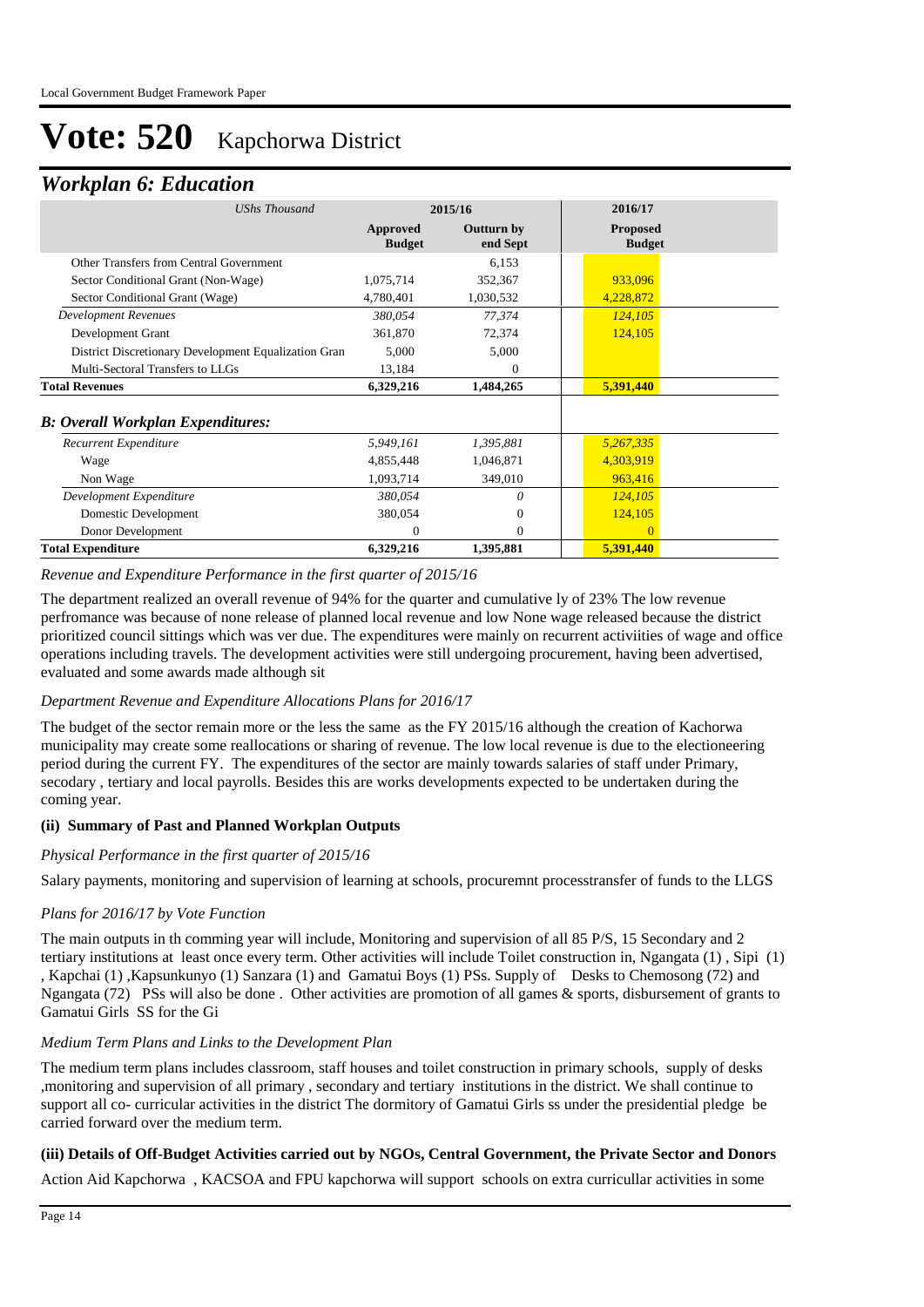# *Workplan 6: Education*

schools. KACSOA will undertake to strenghten accountability , transparency and child rights in schools

# **(iv) The three biggest challenges faced by the department in improving local government services**

# *Inadequate facilities in schools 1.*

Most schools have inadequate facilities including Toilets, desks and classrooms.Only a hand full of staff houses exist with most schools having none

# *Inadequate support to education sector 2.*

Parents are reluctant to take on their responsibiolities/roles in education of their children especislly feeding, provision of scholastic material and high pupil absenteeism or late coming.

#### *Low teachers morale 3.*

This has lead to high absenteesm rate,high rate of lat coming high staff turnover and low education quality

# *Workplan 7a: Roads and Engineering*

# **(i) Overview of Workplan Revenue and Expenditures**

| <b>UShs Thousand</b>                      |                           | 2015/16                | 2016/17                          |
|-------------------------------------------|---------------------------|------------------------|----------------------------------|
|                                           | Approved<br><b>Budget</b> | Outturn by<br>end Sept | <b>Proposed</b><br><b>Budget</b> |
| A: Breakdown of Workplan Revenues:        |                           |                        |                                  |
| <b>Recurrent Revenues</b>                 | 110.099                   | 13,888                 | 188.013                          |
| District Unconditional Grant (Non-Wage)   | 5,000                     | 2.000                  | 10.200                           |
| District Unconditional Grant (Wage)       | 85,099                    | 11,888                 | 85,099                           |
| <b>Locally Raised Revenues</b>            | 20,000                    | $\Omega$               | 18,000                           |
| Other Transfers from Central Government   |                           | $\Omega$               | 74,714                           |
| <b>Development Revenues</b>               | 523,315                   | 109,904                | 235,656                          |
| Development Grant                         | 82,629                    | 16,526                 |                                  |
| Multi-Sectoral Transfers to LLGs          | 2,576                     | $\theta$               |                                  |
| Other Transfers from Central Government   | 438,110                   | 93,378                 | 235,656                          |
| <b>Total Revenues</b>                     | 633,414                   | 123,792                | 423,668                          |
| <b>B</b> : Overall Workplan Expenditures: |                           |                        |                                  |
| Recurrent Expenditure                     | 110,099                   | 11,888                 | 188,013                          |
| Wage                                      | 85.099                    | 11,888                 | 85,099                           |
| Non Wage                                  | 25,000                    | $\Omega$               | 102.914                          |
| Development Expenditure                   | 523,315                   | 45,840                 | 235,656                          |
| Domestic Development                      | 523,315                   | 45,840                 | 235,656                          |
| Donor Development                         | $\Omega$                  | $\theta$               | $\Omega$                         |
| <b>Total Expenditure</b>                  | 633,414                   | 57,727                 | 423,668                          |

*Revenue and Expenditure Performance in the first quarter of 2015/16*

The Department received Shs 93,378,271 for Q1 from URF, Shs 16,526,000 for Road rehabilitation

*Department Revenue and Expenditure Allocations Plans for 2016/17*

Revue to the sector is expected to be lower than the previous year and mainly from the central Government with minal Local Revenue. The wage component will remai the same as we do not envisage any recruitment although we have staffing challenges.Most of the funds are from the URF fro road works and also wage component. The lower revenue is attributed to the creation of the Municipality which has been allocated its own funds.

# **(ii) Summary of Past and Planned Workplan Outputs**

*Physical Performance in the first quarter of 2015/16*

Routine manual maintanance has been undertaken, salaries for three month paid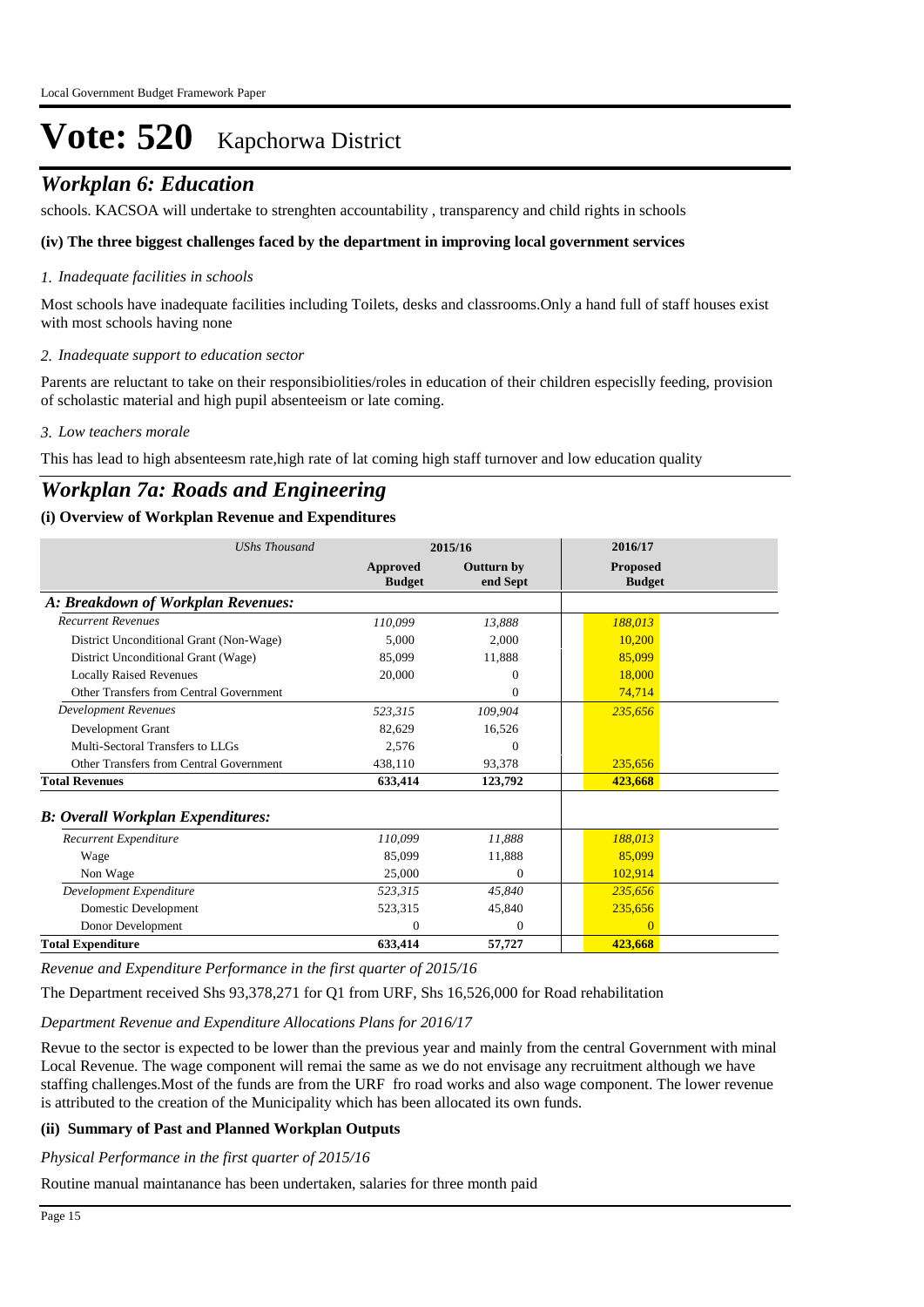# *Workplan 7a: Roads and Engineering*

# *Plans for 2016/17 by Vote Function*

The main activitties of the roads department will be maintenance of existing road network through routine and periodic maintenance. Fullrehabiltation will be done on two major roads. We plan to take pover some community roads which have been oppenned and can not be maintained by the community in some LLGS.

*Medium Term Plans and Links to the Development Plan*

Routine, periodic and full rahabilitation of roads through force accounta nd contracting. We shall also rehabilitate/maintain at least two bridges.

# None **(iii) Details of Off-Budget Activities carried out by NGOs, Central Government, the Private Sector and Donors**

# **(iv) The three biggest challenges faced by the department in improving local government services**

#### *Lack of construction matterials 1.*

The district has no ggod murram , and no bricks within the district. This are often got from other district which increase cost of construction

#### *Inadequate staffing 2.*

The district has been without a district engineer since the then District engineer retired. Efforts to recruit have often failed as no qualified personel applied. Worse stil,other positions have remined vacant due to inadequate wage provision.

#### *High cost of maintenance 3.*

The district terrain is high and steepy, henec run off of water especailly during rainy periods erodes off road surfaces leading to high detororitation of raods and yet the funds allocated to the district is low.

# *Workplan 7b: Water*

# **(i) Overview of Workplan Revenue and Expenditures**

| UShs Thousand                                        | 2015/16                   |                               | 2016/17                          |
|------------------------------------------------------|---------------------------|-------------------------------|----------------------------------|
|                                                      | Approved<br><b>Budget</b> | <b>Outturn by</b><br>end Sept | <b>Proposed</b><br><b>Budget</b> |
| A: Breakdown of Workplan Revenues:                   |                           |                               |                                  |
| <b>Recurrent Revenues</b>                            | 48,264                    | 12,130                        | 80,818                           |
| District Unconditional Grant (Non-Wage)              | 1.000                     | $\Omega$                      |                                  |
| District Unconditional Grant (Wage)                  | 31,264                    | 8,130                         | 31,264                           |
| <b>Locally Raised Revenues</b>                       |                           | $\Omega$                      | 2,000                            |
| Sector Conditional Grant (Non-Wage)                  | 16,000                    | 4,000                         | 33,422                           |
| Support Services Conditional Grant (Non-Wage)        |                           | $\Omega$                      | 14,132                           |
| Development Revenues                                 | 491,427                   | 97,835                        | 268,344                          |
| Development Grant                                    | 461,674                   | 92,335                        | 246,344                          |
| District Discretionary Development Equalization Gran | 4,000                     | 0                             |                                  |
| Multi-Sectoral Transfers to LLGs                     | 3,753                     | $\Omega$                      |                                  |
| <b>Transitional Development Grant</b>                | 22,000                    | 5,500                         | 22,000                           |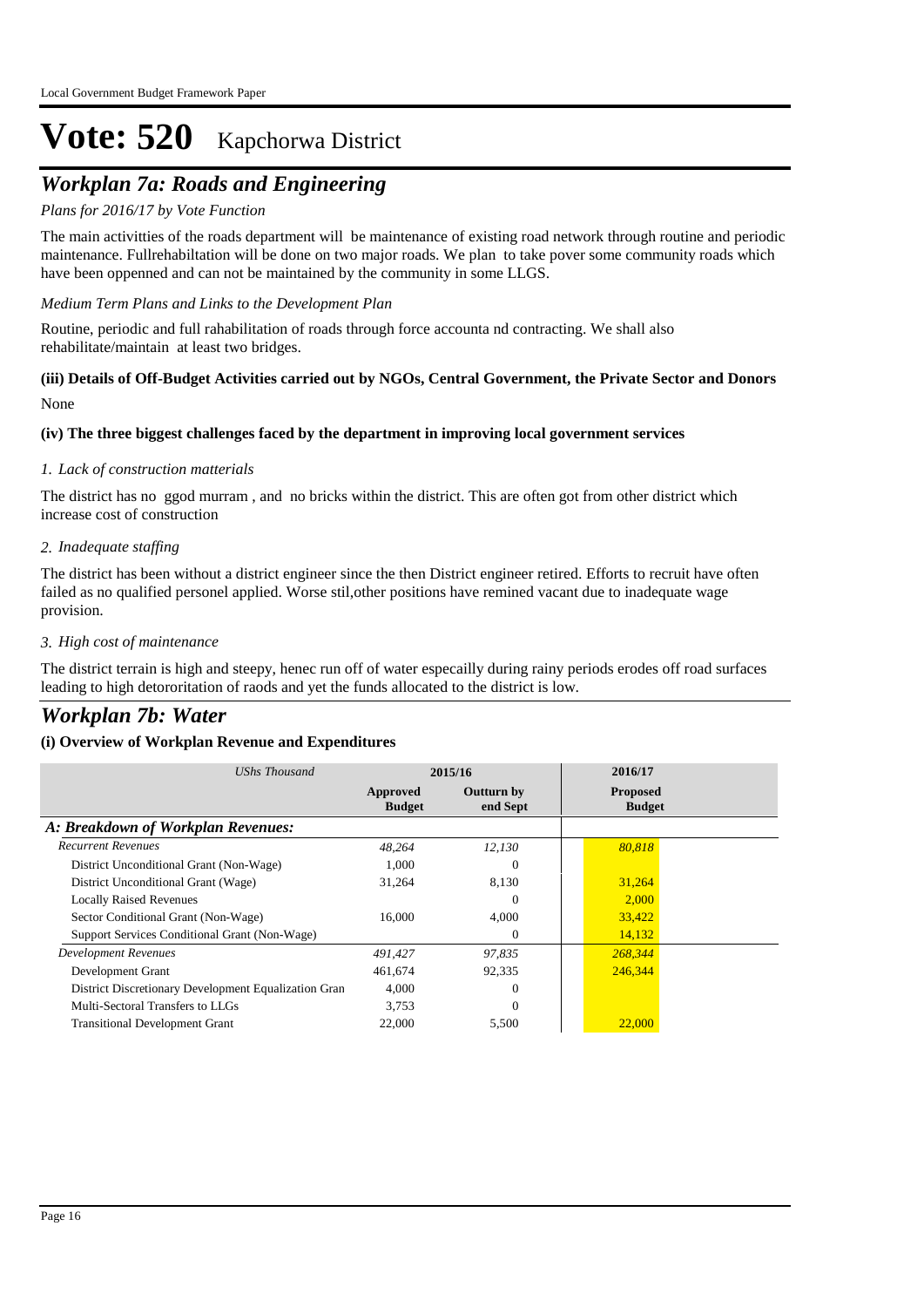# *Workplan 7b: Water*

| ≖<br><b>UShs Thousand</b>                | 2015/16                   |                               | 2016/17                          |  |
|------------------------------------------|---------------------------|-------------------------------|----------------------------------|--|
|                                          | Approved<br><b>Budget</b> | <b>Outturn by</b><br>end Sept | <b>Proposed</b><br><b>Budget</b> |  |
| <b>Total Revenues</b>                    | 539,691                   | 109,965                       | 349,162                          |  |
| <b>B: Overall Workplan Expenditures:</b> |                           |                               |                                  |  |
| Recurrent Expenditure                    | 70.264                    | 17,570                        | 80,818                           |  |
| Wage                                     | 31.264                    | 8,130                         | 31,264                           |  |
| Non Wage                                 | 39,000                    | 9.440                         | 49.554                           |  |
| Development Expenditure                  | 469,427                   | 17.717                        | 268,344                          |  |
| Domestic Development                     | 469,427                   | 17,717                        | 268,344                          |  |
| Donor Development                        | $\Omega$                  | $\Omega$                      | $\overline{0}$                   |  |
| <b>Total Expenditure</b>                 | 539,691                   | 35,287                        | 349,162                          |  |

# *Revenue and Expenditure Performance in the first quarter of 2015/16*

The water department recievd a total of 97,835,000 for both recurrent and Dev't revenue, this represent 20.8% of the budget The expenditures of the sector were mainly on recurrent items as the procurement proces was incomplete, with most projects are now on bids Evaluation stage , contract award is expected soon

# *Department Revenue and Expenditure Allocations Plans for 2016/17*

The resource baskte to the water department is expected to be lower than the previous FY due to the creation of the Municipality and hence a cut in the sector grant to the department.The expenses of the sector will go the recurren sooft ware activitiies and hardware activities of GFS and water protection/ construction/extension//rehabilitations within the district.

# **(ii) Summary of Past and Planned Workplan Outputs**

# *Physical Performance in the first quarter of 2015/16*

The main activities were soft wareactivities-Socail mobilizers meetings, district cordination meetings, sanitation meetings and assessments in Gamogo and Chepterech subcounties including services.

# *Plans for 2016/17 by Vote Function*

The activities of the sector will be the continued extension of GFS of Ngangata, Gamogo/Chebelat and Chema , protection of springs to be identifed and rehabilitation of some water sources. Soft ware activities will be undertaken which ibncludes, social mobilizers meetings, planning meetings and quarterly cordination meetings including trainning of private water operatorsand water user committees .

# *Medium Term Plans and Links to the Development Plan*

Provision of safe water through different technologies within easy reach of the community. Protection /rehabilitation of water sources, construction/extension/rehabilitation of GFS, and promotion of rain water harvesting.

# **(iii) Details of Off-Budget Activities carried out by NGOs, Central Government, the Private Sector and Donors**

Ministry of water, Environment and Natural resources is to construct GFS in Chema, Kapsinda and Kawowoalongside the Bukedea GFS from rivr sipi.

# **(iv) The three biggest challenges faced by the department in improving local government services**

# *High cost of Technologies against little resources 1.*

The technology adop[ted and more feasible is the GFS, which are very expensive and yet the resources availed to the district are often inadequate to complete a GFS. This has led to undertake GFS construction in phases taking over five years in some instan

# *Lack of adequate Trasport 2.*

The district has one vehicle which is sahred among field staff and office, hence reducing on perfromance, The available motorcycles are old and have broken down.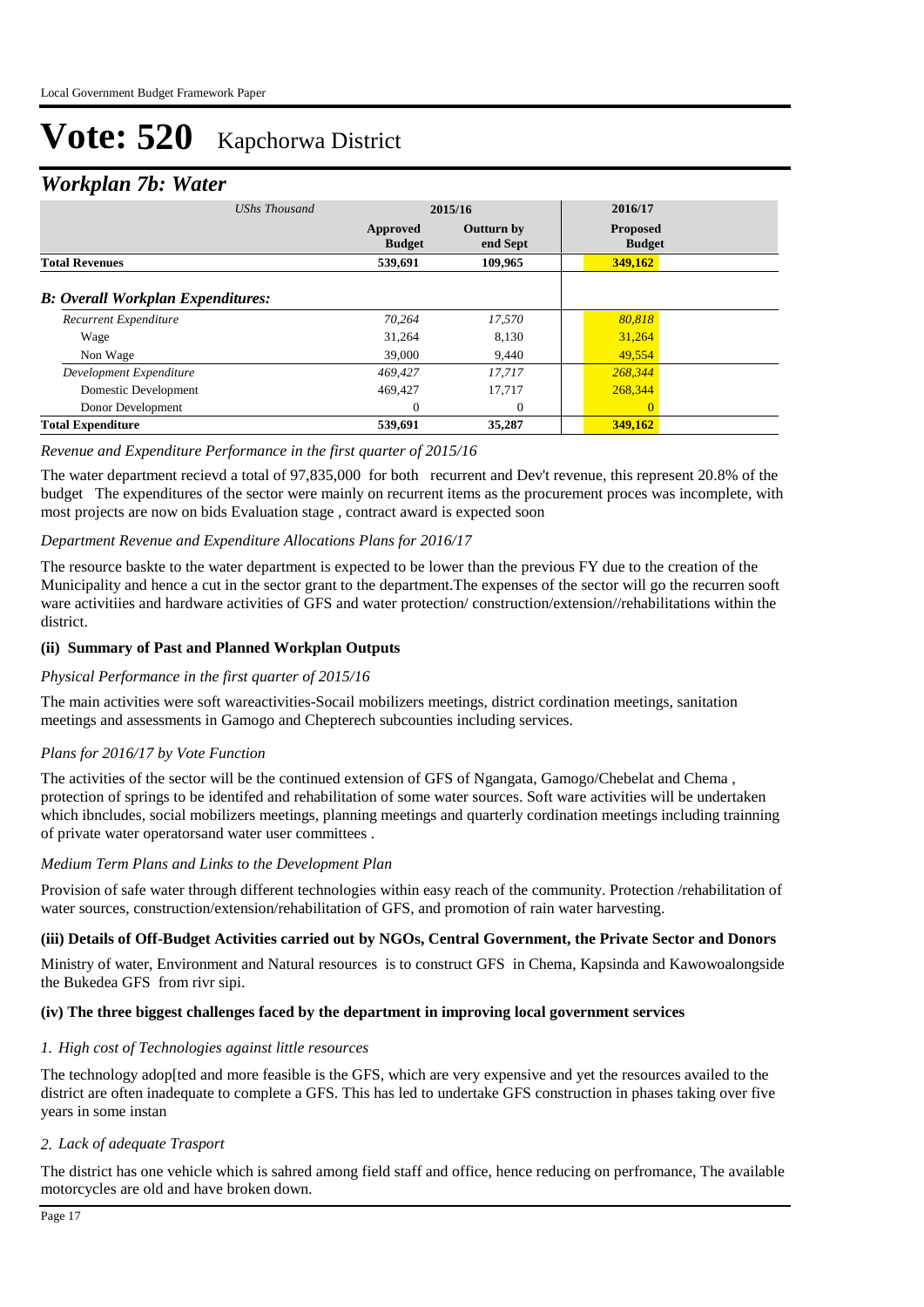# *Workplan 7b: Water*

*Lak of ownership among the user communities. 3.*

Most opften completed facilities break own and are left auattended to by user communities who think it is the role of the water department to maintain the facilities.

# *Workplan 8: Natural Resources*

# **(i) Overview of Workplan Revenue and Expenditures**

| <b>UShs Thousand</b>                                 | 2015/16                   |                               | 2016/17                          |  |
|------------------------------------------------------|---------------------------|-------------------------------|----------------------------------|--|
|                                                      | Approved<br><b>Budget</b> | <b>Outturn by</b><br>end Sept | <b>Proposed</b><br><b>Budget</b> |  |
| A: Breakdown of Workplan Revenues:                   |                           |                               |                                  |  |
| <b>Recurrent Revenues</b>                            | 127,752                   | 22,438                        | 124,685                          |  |
| District Unconditional Grant (Non-Wage)              | 6,000                     | 1,000                         | 13,240                           |  |
| District Unconditional Grant (Wage)                  | 98,202                    | 18,550                        | 98,202                           |  |
| <b>Locally Raised Revenues</b>                       | 10,000                    | $\Omega$                      | 9,000                            |  |
| Sector Conditional Grant (Non-Wage)                  | 11,550                    | 2,888                         | 4,243                            |  |
| Support Services Conditional Grant (Non-Wage)        | 2,000                     | 0                             |                                  |  |
| <b>Development Revenues</b>                          | 1.600                     | 1,000                         | $\theta$                         |  |
| District Discretionary Development Equalization Gran | 1,600                     | 1,000                         |                                  |  |
| <b>Total Revenues</b>                                | 129,352                   | 23,438                        | 124,685                          |  |
| <b>B: Overall Workplan Expenditures:</b>             |                           |                               |                                  |  |
| Recurrent Expenditure                                | 127,752                   | 18,571                        | 124,685                          |  |
| Wage                                                 | 98,202                    | 18,500                        | 98,202                           |  |
| Non Wage                                             | 29,550                    | 71                            | 26,483                           |  |
| Development Expenditure                              | 1,600                     | 1,000                         |                                  |  |
| Domestic Development                                 | 1,600                     | 1,000                         | $\Omega$                         |  |
| Donor Development                                    | $\theta$                  | $\Omega$                      | $\Omega$                         |  |
| <b>Total Expenditure</b>                             | 129,352                   | 19,571                        | 124,685                          |  |

*Revenue and Expenditure Performance in the first quarter of 2015/16*

The revenues of the department fell short of the budget due to inadequate revenue collected, hence nill returns for Local revneue. The Paf expected was not released to the sector as a joint monitoring was planned with other key sectors.In total, revenue performaed at 72 % overall . The expenses were mainly on recureent salary expense and bank charges. Monitoring under LGMSD was aslo undertaken during the quarter. Expenditire performance stood at 88%, as a result of late release of funds from the

#### *Department Revenue and Expenditure Allocations Plans for 2016/17*

The sector budget has remained more or less the same as last FY, with most of the funds coming from the centre towards salry of staff. Expenses of the department will therefore be recurrent expenses including salary payments.

#### **(ii) Summary of Past and Planned Workplan Outputs**

#### *Physical Performance in the first quarter of 2015/16*

There was mainly one activity on monitoring undertaken, including payment of bank charges.

#### *Plans for 2016/17 by Vote Function*

The main out puts of the department will include developpment of environmenatl plans, protection of fragile ares in the district particulaarly water catchment aresa, hilly and swampy areas.Development and implementation of wetland action plans with the communities will be undertaken. Protection of river banks will be maintained

**(iii) Details of Off-Budget Activities carried out by NGOs, Central Government, the Private Sector and Donors** 

#### *Medium Term Plans and Links to the Development Plan*

Protection of fragile land areas, survey and protection government land, promotion of conservation agriculture , including promotion of tree planting will be encouraged.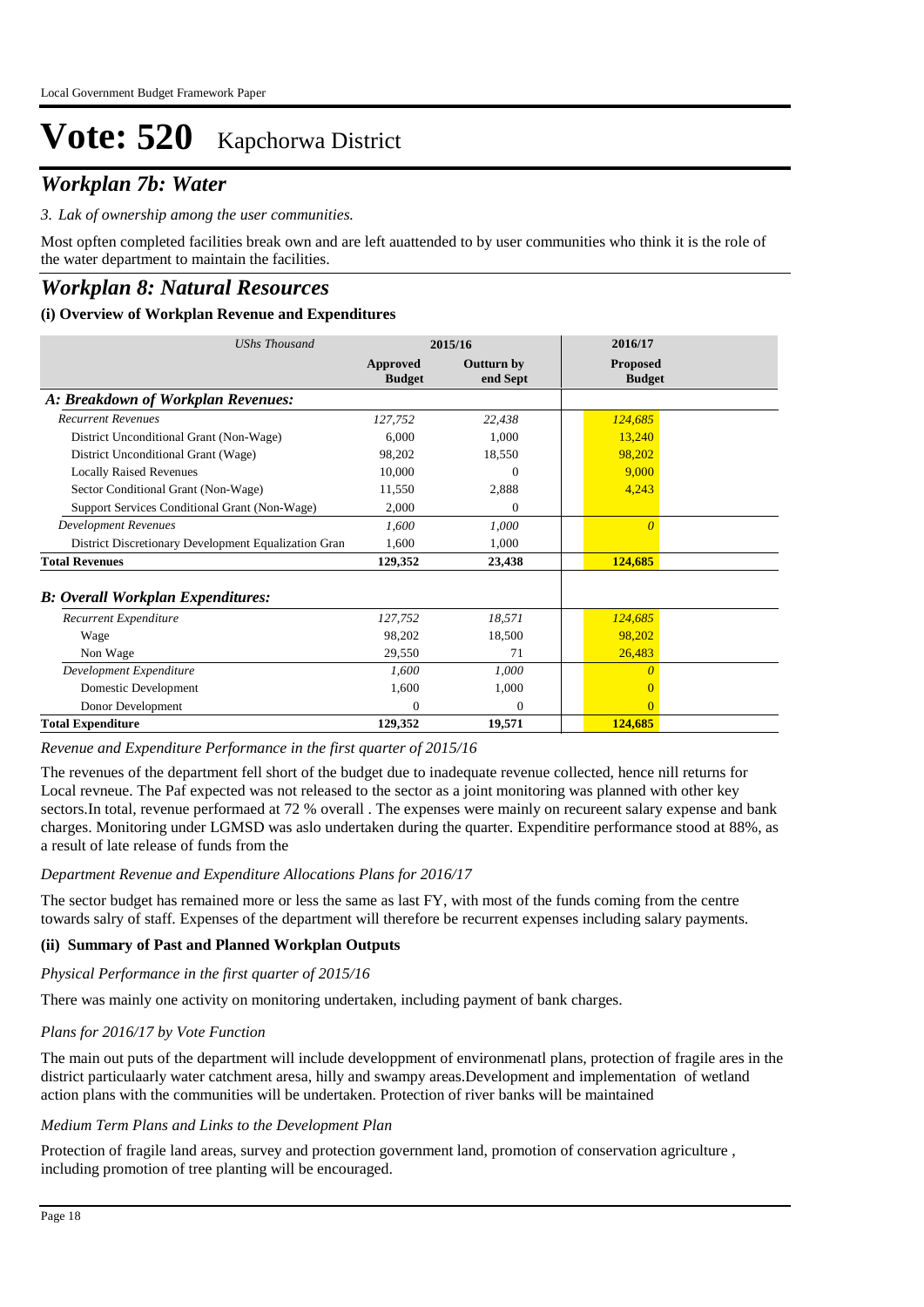# *Workplan 8: Natural Resources*

# **(iii) Details of Off-Budget Activities carried out by NGOs, Central Government, the Private Sector and Donors**

MERCEP will continue to support the department on conservation measures in Mt Elgon area. We also expent UNDP to continue on capacity building activities in SMART agricultural activities in the region.

#### **(iv) The three biggest challenges faced by the department in improving local government services**

# *Inadequate staffing levels. 1.*

We have staffing gaps although a forestry officer was recruited. We need a catographer to support lands office among other offices.

### *Poor farming methods 2.*

This has agravated environmental degradation in the district, hence low production and productivity.

#### *Low support to farmers. 3.*

The low funding to the department has led to low support to farmers in form of capacity building or direct support to enable them increase production and conserve the environment.

# *Workplan 9: Community Based Services*

#### **(i) Overview of Workplan Revenue and Expenditures**

| <b>UShs Thousand</b>                                 | 2015/16                   |                               | 2016/17                          |  |
|------------------------------------------------------|---------------------------|-------------------------------|----------------------------------|--|
|                                                      | Approved<br><b>Budget</b> | <b>Outturn by</b><br>end Sept | <b>Proposed</b><br><b>Budget</b> |  |
| A: Breakdown of Workplan Revenues:                   |                           |                               |                                  |  |
| <b>Recurrent Revenues</b>                            | 317,506                   | 72,944                        | 581,682                          |  |
| District Unconditional Grant (Non-Wage)              | 2,000                     | 2,000                         | 8.000                            |  |
| District Unconditional Grant (Wage)                  | 174,619                   | 43,454                        | 184,619                          |  |
| <b>Locally Raised Revenues</b>                       | 4.000                     | $\Omega$                      | 5.600                            |  |
| Other Transfers from Central Government              | 108,000                   | 19,100                        | 359,000                          |  |
| Sector Conditional Grant (Non-Wage)                  | 28,887                    | 8,390                         | 24,463                           |  |
| <b>Development Revenues</b>                          | 224,996                   | 6,630                         | 30,000                           |  |
| District Discretionary Development Equalization Gran | 33,246                    | 6,630                         |                                  |  |
| Donor Funding                                        | 32,250                    | $\Omega$                      | 30,000                           |  |
| Other Transfers from Central Government              | 159,500                   | $\theta$                      |                                  |  |
| <b>Total Revenues</b>                                | 542,503                   | 79,574                        | 611,682                          |  |
| <b>B</b> : Overall Workplan Expenditures:            |                           |                               |                                  |  |
| Recurrent Expenditure                                | 317.506                   | 62,878                        | 581.682                          |  |
| Wage                                                 | 174,619                   | 43,264                        | 174,619                          |  |
| Non Wage                                             | 142,887                   | 19,614                        | 407,063                          |  |
| Development Expenditure                              | 224,996                   | 0                             | 30,000                           |  |
| Domestic Development                                 | 192,746                   | $\mathbf{0}$                  | $\Omega$                         |  |
| Donor Development                                    | 32,250                    | $\mathbf{0}$                  | 30,000                           |  |
| <b>Total Expenditure</b>                             | 542,503                   | 62,878                        | 611,682                          |  |

#### *Revenue and Expenditure Performance in the first quarter of 2015/16*

Community Basee Services Operation Account had a balance of (4,756,149)meand for Special Grant Group( Kawowo Disabilty), FGM 920,000, YLP Operations of 544,500),1st Qtr Grants for PWDs shs - 3,379,000, Youth Women and Disability councils shs -1,619,000 ,None shs - 450,000, FAL shs - 1,774,000, FGM shs 18,768,000 and YLP Operations shs- 2,695,173. Total of 33,441,322 was available fpor the Quarter.

#### *Department Revenue and Expenditure Allocations Plans for 2016/17*

53% of the Total Revenue to the Department is from YLP activities which represents more than half and 5% is for UNICEF funds to support early marriages and child abuse, 5.6% is non wage to support FAL activities, Women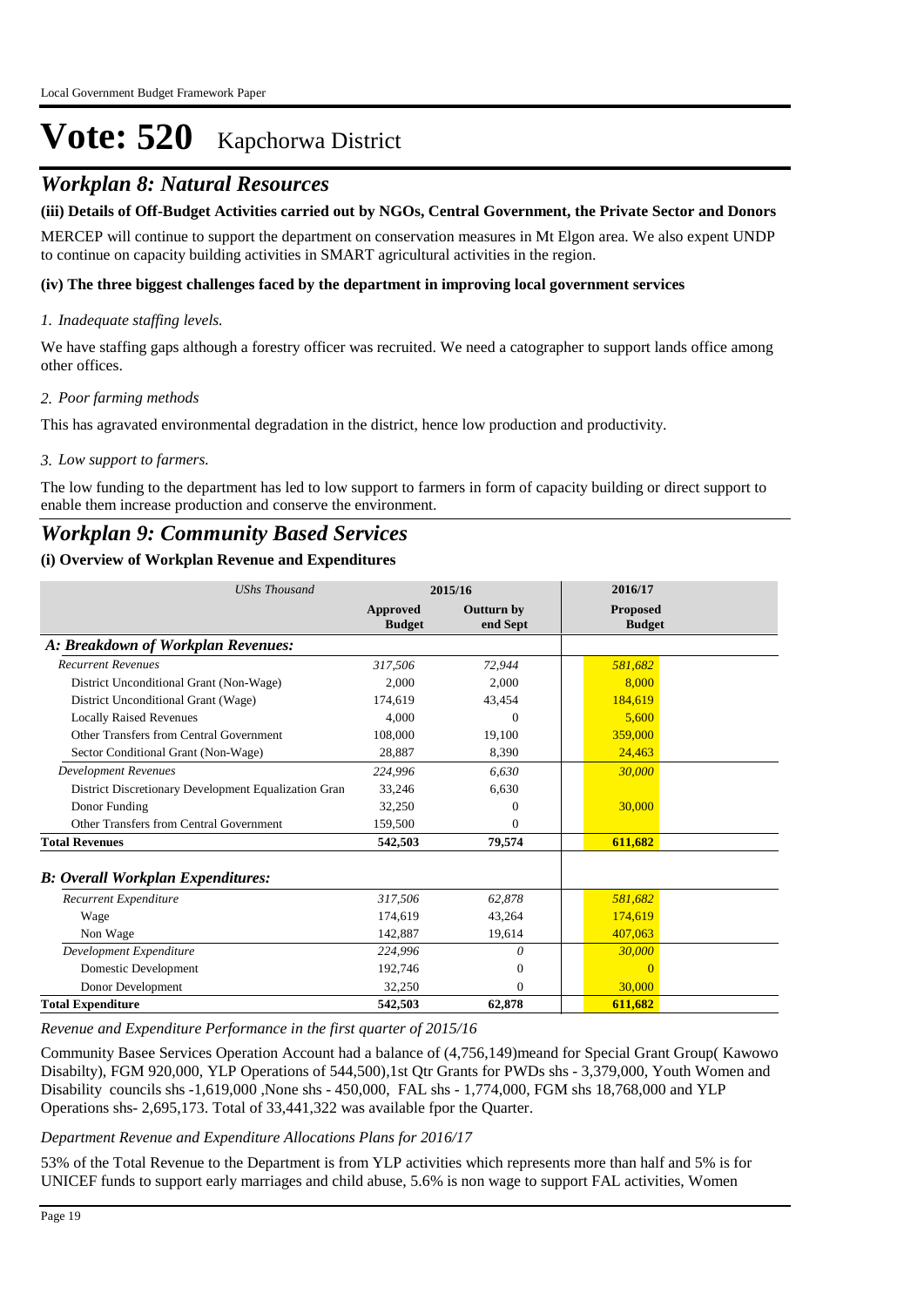# *Workplan 9: Community Based Services*

councils, youth councils and disability councils including Special grant fund for PWDs, 1% allocation from Local Revenue.

# **(ii) Summary of Past and Planned Workplan Outputs**

### *Physical Performance in the first quarter of 2015/16*

Carryed out FGM District Planning Meeting ,Sub county Dialog meetings , Monitoring of FGM activities in the 10 sub counties , Facilited district tpo a National Symbosum in Kampala and faclitated the ag DCDO travel to Kampala concsult on FAL sucessor programme bank charges of 156,000 was deducted directly from the bank, Paid 5,500,000 for PWPs Group funds that Bounced in June 2015.

# *Plans for 2016/17 by Vote Function*

Payment of 25 staff salaries under the department . Facilitating Women, youth , FAL and Disabilty Council meetings and Supporting atleast 4 PWDs Groups , purchase of office stationary and small office equipment faclilitating community sensitation and mobiliation carrying out child birth activitieds und UNICEF and facilitating transfer of YLP activitiesn to the Youth groups.

#### *Medium Term Plans and Links to the Development Plan*

Plan to support marginalzed groups- women, youth,Children, PWDs and the elderly tthrough the promotion of income generating activities in order to inmprove the livelihood and welfare. Mobilization of communities in oder to improve of uptake of government services.

# **(iii) Details of Off-Budget Activities carried out by NGOs, Central Government, the Private Sector and Donors**

provision of Whell chairs be UNIPO, other government agencies.

### **(iv) The three biggest challenges faced by the department in improving local government services**

# *Transoprt 1.*

most CDOs travel long distances to there work stations hence henderiing service delivary.

# *Little Funding 2.*

Too many activities to be done but limited funds.

# *Lack of office equipment 3.*

Although the office was renovated, the department has inadequate office equipment including computers and furniture.

# *Workplan 10: Planning*

#### **(i) Overview of Workplan Revenue and Expenditures**

| UShs Thousand                                        | 2015/16                   |                               | 2016/17                          |
|------------------------------------------------------|---------------------------|-------------------------------|----------------------------------|
|                                                      | Approved<br><b>Budget</b> | <b>Outturn by</b><br>end Sept | <b>Proposed</b><br><b>Budget</b> |
| A: Breakdown of Workplan Revenues:                   |                           |                               |                                  |
| <b>Recurrent Revenues</b>                            | 78.625                    | 11.251                        | 65,671                           |
| District Unconditional Grant (Non-Wage)              | 9.409                     | 1.000                         | 18,000                           |
| District Unconditional Grant (Wage)                  | 45,615                    | 7,651                         | 39,031                           |
| <b>Locally Raised Revenues</b>                       | 9.600                     | 600                           | 8.640                            |
| Support Services Conditional Grant (Non-Wage)        | 14.001                    | 2.000                         |                                  |
| Development Revenues                                 | 92.481                    | 34.743                        | 5,000                            |
| District Discretionary Development Equalization Gran | 10.400                    | 2.000                         |                                  |
| Donor Funding                                        | 82,081                    | 32,743                        | 5,000                            |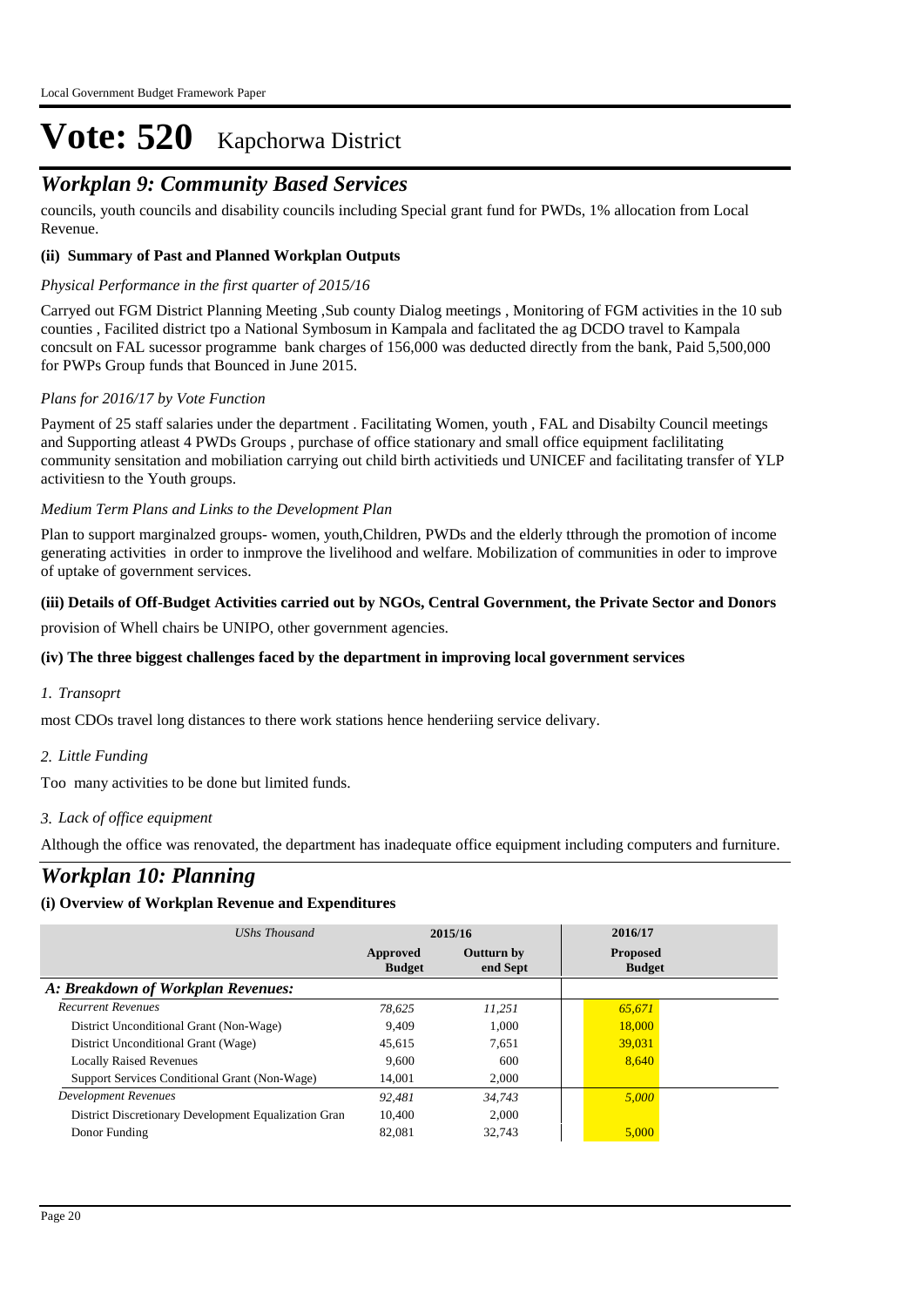# *Workplan 10: Planning*

| ┻                                        | o                    |                           |                               |                                  |  |
|------------------------------------------|----------------------|---------------------------|-------------------------------|----------------------------------|--|
|                                          | <b>UShs Thousand</b> | 2015/16                   |                               | 2016/17                          |  |
|                                          |                      | Approved<br><b>Budget</b> | <b>Outturn by</b><br>end Sept | <b>Proposed</b><br><b>Budget</b> |  |
| <b>Total Revenues</b>                    |                      | 171,106                   | 45,994                        | 70,671                           |  |
| <b>B:</b> Overall Workplan Expenditures: |                      |                           |                               |                                  |  |
| Recurrent Expenditure                    |                      | 78,625                    | 9,251                         | 65,671                           |  |
| Wage                                     |                      | 45,615                    | 7,651                         | 39,031                           |  |
| Non Wage                                 |                      | 33,010                    | 1,600                         | 26,640                           |  |
| Development Expenditure                  |                      | 92.481                    | 33,993                        | 5,000                            |  |
| Domestic Development                     |                      | 10,400                    | 1,250                         | $\Omega$                         |  |
| Donor Development                        |                      | 82.081                    | 32,743                        | 5,000                            |  |
| <b>Total Expenditure</b>                 |                      | 171,106                   | 43,244                        | 70,671                           |  |

# *Revenue and Expenditure Performance in the first quarter of 2015/16*

WE received les than planned /budgeted revenue, having realized 58% total performance. This was a result of none release of local revenue to the department due commitments on council activities/meetings. More support was receievd under UNICEF for BR execcise.The expenditure performance was mainly on salaries and office operations, maintenance and this was at 80%, with cumulative expense of 25 %.

# *Department Revenue and Expenditure Allocations Plans for 2016/17*

The revmnues to the sector in the FY 2016/17 is expected to be lower than the previous FY , with much of the donour funding not epected as s the donour UNICE is not expected to continue with the supoort .The expenses of the sector will aminly be routine recurrent activities of salary, and travel inland , monitoring and support to LLG planning and budgeting processes.

# **(ii) Summary of Past and Planned Workplan Outputs**

# *Physical Performance in the first quarter of 2015/16*

The physical perfromance activities done included support to the department for birth registration in kaptanya, kapchrwa TC and Kapteret subcounties. The distrct also paid for outsatnding vehicle repair.

# *Plans for 2016/17 by Vote Function*

The main outputs of the sector includes holding 12 TPC meetings, developent of one annual plan and budget, including one Budget framework paper. The department will aslo hold one budget consultative meeting.

# *Medium Term Plans and Links to the Development Plan*

Routine planning and budgeting activities

# None **(iii) Details of Off-Budget Activities carried out by NGOs, Central Government, the Private Sector and Donors**

# **(iv) The three biggest challenges faced by the department in improving local government services**

#### *Inadequate staffig 1.*

The district has only two substantive officers , with a agp of tgree more technical staff needed.

# *Lack of transport 2.*

The department has one old Pick Up vahicle procured in the late 1990s, which continues to break down more often, henec problem of fiel movements .

# *Low funding of the department 3.*

The department relies on local revenues for its operations which are often unreliable.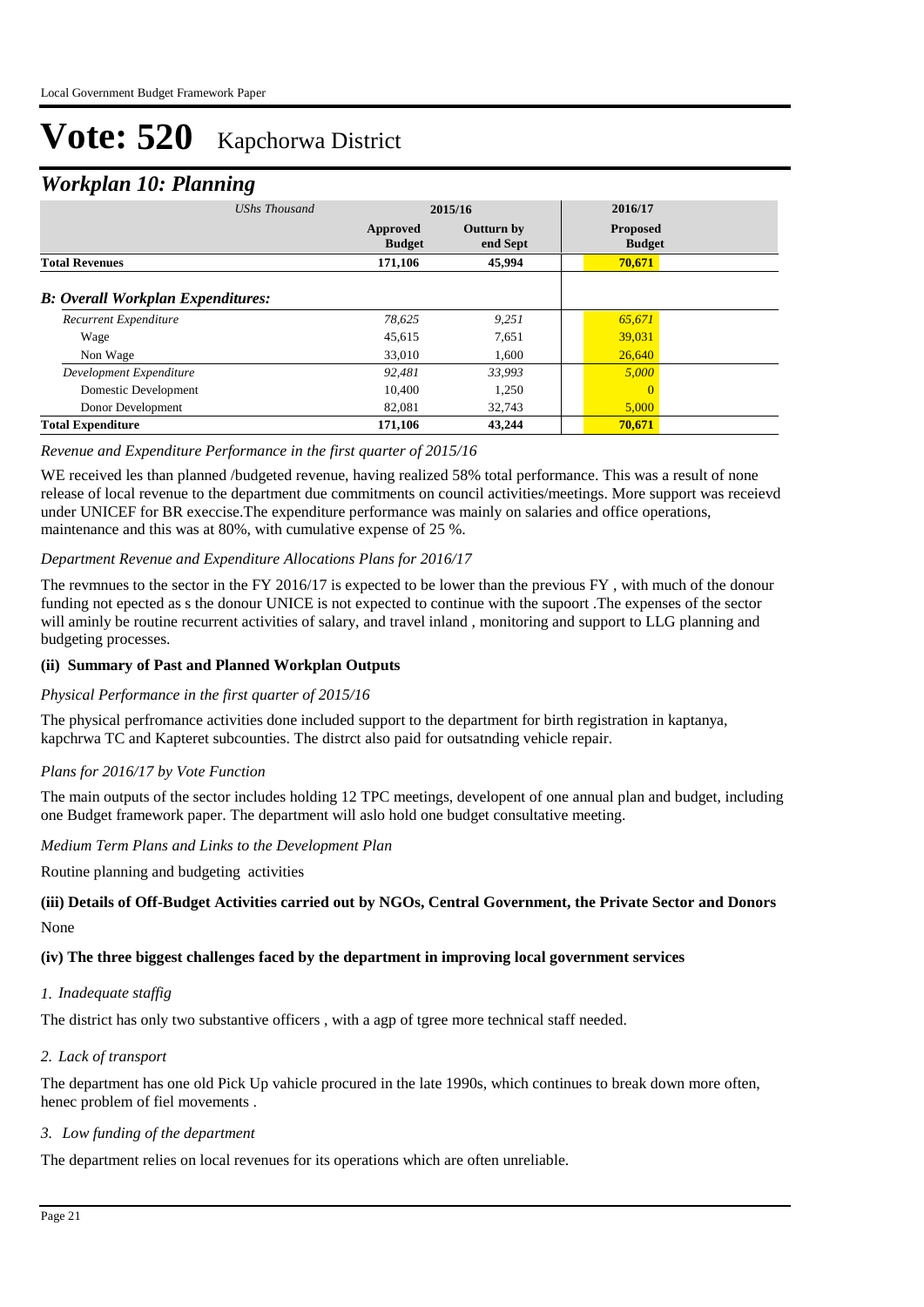# *Workplan 11: Internal Audit*

# **(i) Overview of Workplan Revenue and Expenditures**

| <b>UShs Thousand</b>                                 | 2015/16                   |                        | 2016/17                          |  |
|------------------------------------------------------|---------------------------|------------------------|----------------------------------|--|
|                                                      | Approved<br><b>Budget</b> | Outturn by<br>end Sept | <b>Proposed</b><br><b>Budget</b> |  |
| A: Breakdown of Workplan Revenues:                   |                           |                        |                                  |  |
| <b>Recurrent Revenues</b>                            | 50,031                    | 14,460                 | 50,091                           |  |
| District Unconditional Grant (Non-Wage)              | 5,000                     | 3,703                  | 6,560                            |  |
| District Unconditional Grant (Wage)                  | 39,031                    | 9,757                  | 39,031                           |  |
| <b>Locally Raised Revenues</b>                       | 6,000                     | $\theta$               | 4,500                            |  |
| Support Services Conditional Grant (Non-Wage)        |                           | 1,000                  |                                  |  |
| <b>Development Revenues</b>                          | 1,200                     | 300                    | $\theta$                         |  |
| District Discretionary Development Equalization Gran | 1,200                     | 300                    |                                  |  |
| <b>Total Revenues</b>                                | 51,231                    | 14,760                 | 50,091                           |  |
| <b>B</b> : Overall Workplan Expenditures:            |                           |                        |                                  |  |
| Recurrent Expenditure                                | 50,031                    | 12,430                 | 50,091                           |  |
| Wage                                                 | 39,031                    | 9,507                  | 39,031                           |  |
| Non Wage                                             | 11,000                    | 2,923                  | 11,060                           |  |
| Development Expenditure                              | 1,200                     | $\theta$               | $\theta$                         |  |
| Domestic Development                                 | 1,200                     | $\overline{0}$         |                                  |  |
| Donor Development                                    | $\Omega$                  | $\Omega$               | $\Omega$                         |  |
| <b>Total Expenditure</b>                             | 51,231                    | 12,430                 | 50,091                           |  |

*Revenue and Expenditure Performance in the first quarter of 2015/16*

Revenues received performed at 116%. The over performance was a result of release of funds under NW of shsh 3.7m compared to abudget of shs 1.5m , to undertake auditing of activities.The expenditure of the department were mainly on recurrent activities of salary and auditing of LLGs and departments which gave a quarter performance of 97% and cumulatively of 24%.

# *Department Revenue and Expenditure Allocations Plans for 2016/17*

Revenue to the department remain as per last FY at 50Million recurrent although no development revenue is expected this FY. The expenses will be on the routine auditing activities.

# **(ii) Summary of Past and Planned Workplan Outputs**

*Physical Performance in the first quarter of 2015/16*

Auditing of LLS and departments was aundertaken, verification of stores was also done.

#### *Plans for 2016/17 by Vote Function*

We plan to undertake 60 Audits of departmemts and LLGS including district programs. Special audits may be undertaken as sunctioned. Verufication of all stores will also be undertaken as auding of projects amy be done to ensure value for maoney.

*Medium Term Plans and Links to the Development Plan*

Routine auditing of activities to ensure compliance and value for money

# None **(iii) Details of Off-Budget Activities carried out by NGOs, Central Government, the Private Sector and Donors**

# **(iv) The three biggest challenges faced by the department in improving local government services**

# *Transport 1.*

No transport faculities available